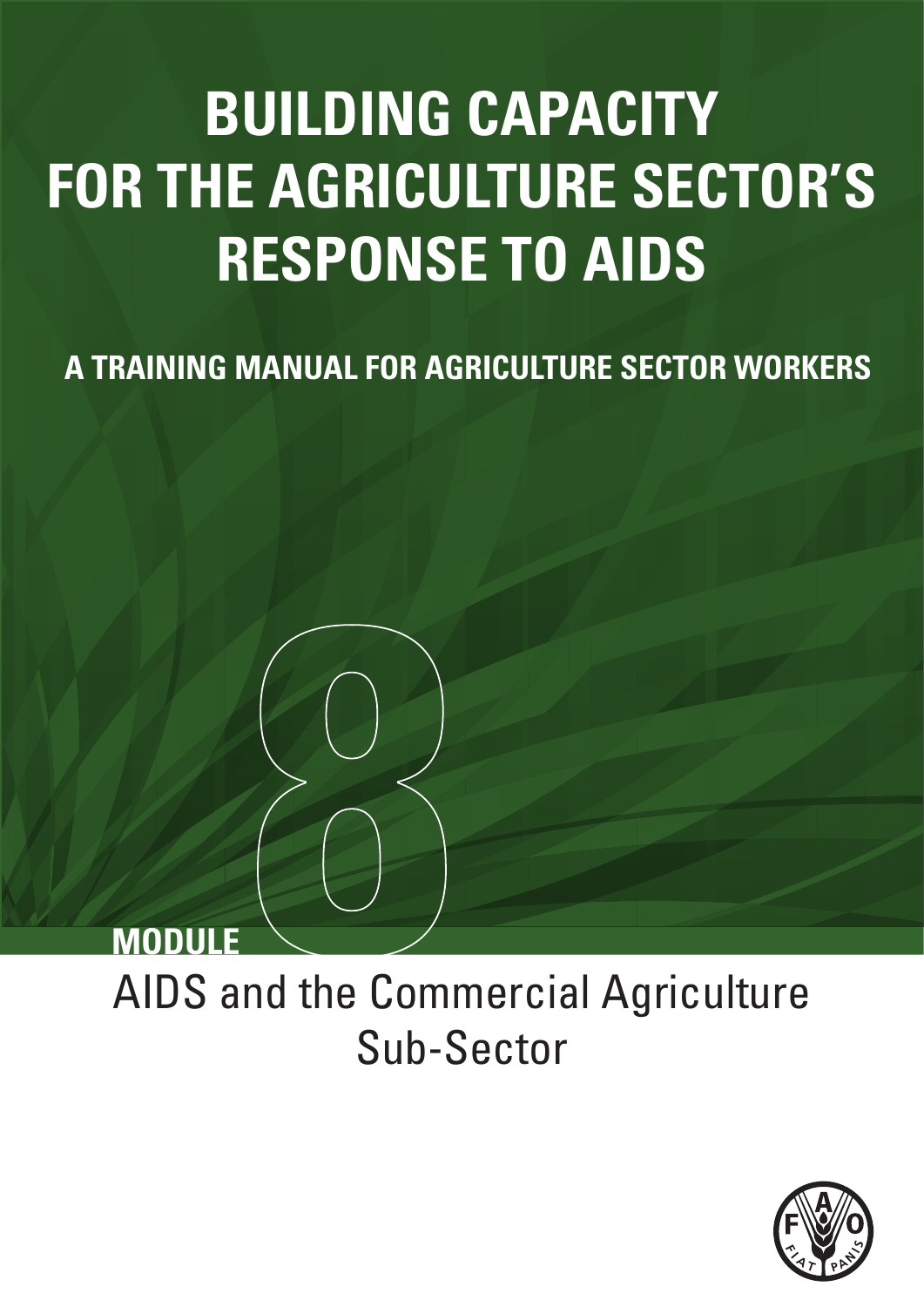# **Table of Contents**

Aims and objectives Questions for reflection Introductory remarks

#### **Readings: An overview of HIV issues in the commercial agriculture sub-sector**

- 1. HIV dynamics at different levels of the sub-sector
- 2. HIV vulnerabilities in the commercial agriculture sub-sector
	- *2.1 High dependence on casual and migrant labour*
	- *2.2 Poor living and working conditions on commercial farms*
	- *2.3 Socio-economic and gender dimensions of vulnerability on commercial farms*
	- *2.4 Lack of knowledge and misperceptions about HIV*
- 3. Impacts of the epidemic on the sub-sector
	- *3.1 Impact on workers in commercial agriculture*
	- *3.2 Impact on the bottom line*
- 4. Commercial agriculture's response to the epidemic
	- *4.1 Coping strategies of commercial farms*
	- *4.2 Responses to AIDS in commercial agriculture*
	- *4.3 Further areas for intervention*

#### **Learning reinforcement activities**

- Activity 1: Incorporating HIV considerations in interventions in commercial agriculture
- Activity 2: Addressing vulnerabilities of migrant and casual farm workers employed in commercial agriculture
- Activity 3: Assessing gender roles and transactional sex in the commercial agriculture subsector
- Activity 4: Organizing HIV prevention and treatment services for commercial farm workers
- Activity 5**:** Strengthening labour policies to support workers in commercial agriculture

#### **Summary remarks and lessons learned**

#### **Acronyms and abbreviations**

#### **References and further reading**

**Annex 1:** HIV workplace policy – guidelines from the "ILO code of practice on HIV/AIDS and the world of work"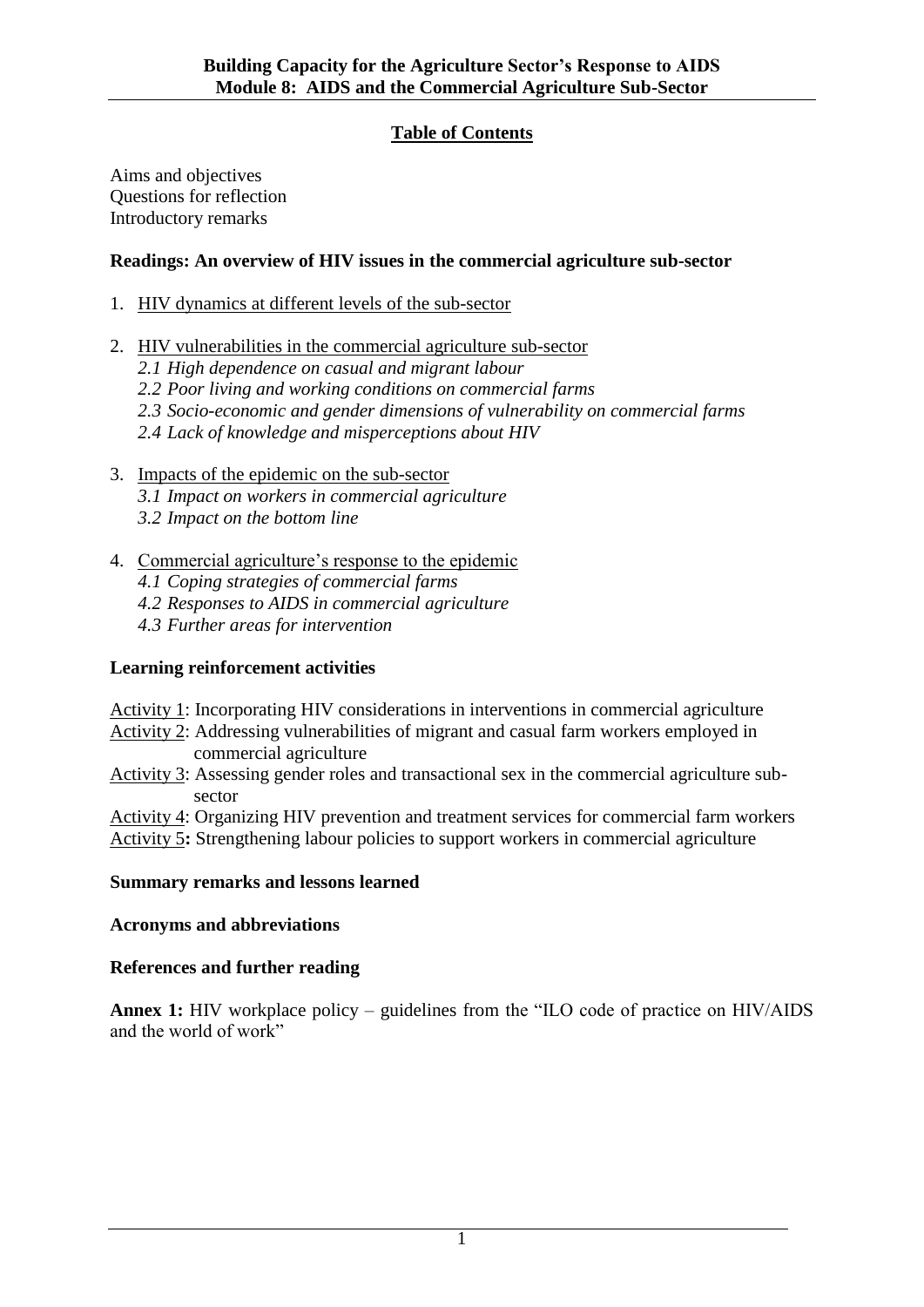# **AIMS**

The aims of this module are the following:

- 1. To examine factors that make the commercial agriculture sub-sector vulnerable to HIV and its impacts.
- 2. To provide an understanding of how the commercial agriculture sub-sector is affected by the epidemic.
- 3. To assess how the sub-sector has responded to the impacts of the epidemic and to identify areas for further intervention.

# **OBJECTIVES**

Upon completion of the module, the learner should be able to:

- 1. Identify factors in the commercial agriculture sub-sector that lead to vulnerability to HIV.
- 2. Assess how the epidemic affects commercial agriculture.
- 3. Critically review policy and programmatic responses to AIDS that have been implemented in the sub-sector and identify gaps in these interventions.

# **QUESTIONS FOR REFLECTION**

- 1. What role has the commercial agriculture sub-sector in your country played in the response to AIDS? Has the sub-sector played an active role in the agriculture sector's response?
- 2. What do you know about the commercial agriculture sub-sector's response to AIDS in your country?
- 3. Can you identify areas in which the commercial agriculture sub-sector in your country could respond to the epidemic in terms of vulnerability and impact mitigation?
- 4. How would the sub-sector benefit from implementing policies and programmes in response to AIDS?

# **INTRODUCTORY REMARKS**

The commercial agriculture sub-sector contributes significantly to agricultural-based economies and plays an important role in the economies of many countries in Africa. The sub-sector contributes considerably to the GDP of these countries. Major national exports come from commercial agriculture and the domestic purchase of inputs such as fertilizers, seeds and machinery supports national economies. The sub-sector moreover is an important source of employment in agriculture-based societies.

The effects of AIDS on this sub-sector are a matter of concern because they lead to diminished productivity and have negative implications for the national economy. The subsector and people working in it also face particular vulnerabilities to HIV and its impacts due to the nature of employment in the sector, which tends to be characterized by poor working conditions and instability.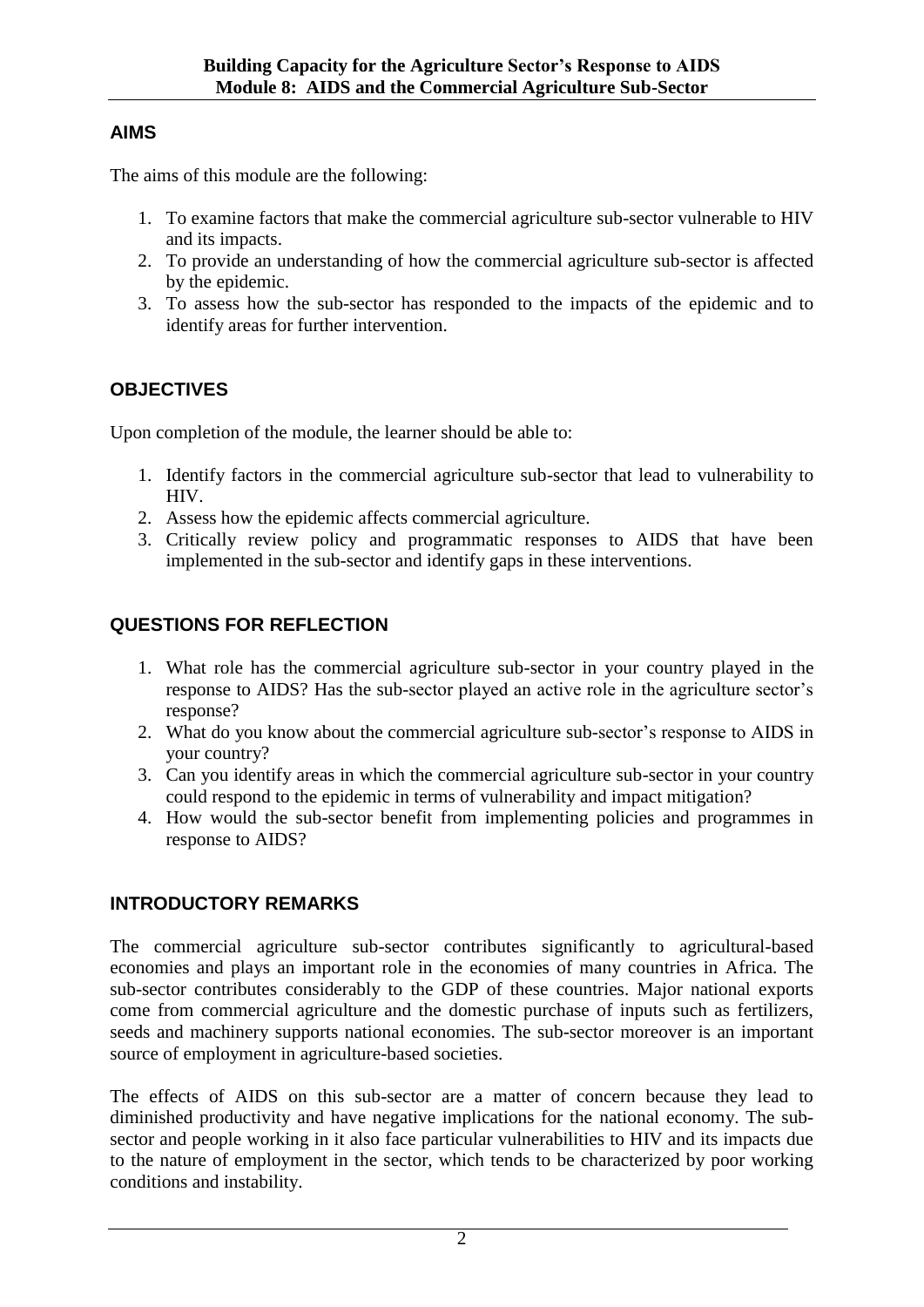#### **READINGS: AN OVERVIEW OF HIV ISSUES IN THE COMMERCIAL AGRICULTURE SUB-SECTOR**

#### **1. HIV dynamics at different levels of the sub-sector**

Commercial agriculture refers to "profitable agricultural production and marketing system, [in which] agricultural products are competitive locally, regionally and internationally".<sup>1</sup> Different from smallholder agriculture, which mainly involves subsistence farming for household food consumption, commercial agriculture involves larger-scale crop production and livestock grazing for widespread distribution and sale. The main objective of the former is household food security, whereas for the latter it is maximizing profit.

Due to the different objectives, and therefore context, of subsistence versus commercial agriculture, it it clear that the vulnerabilties and impacts of HIV also diverge. HIV issues in smallholder agriculture largely relate to the farmer and his/her household, and the role of human labour availability to earn income and produce food. While human labour is also integral in HIV issues in commercial agriculture due to the labour intensity of farm work, the vulnerabilities and impacts are more vast and multi layered. HIV issues in commercial agriculture affect different players in the sub-sector from the individual level (farm workers), household level (family and household of workers), commercial farm level, and sector and national level. Some of the dynamics at these different levels include:

- Individual level: poor living and working conditions on commercial farms, exposure to situations that can increase HIV risk (e.g. alcohol abuse, unsafe sexual practices, periods away from family), transactional sex (e.g. better work conditions in exchange for sexual favours), cases of rape by farm managers, limited access to health services (including HIV prevention and treatment), livelihood insecurity (e.g. seasonality of farm work, casual labour), reduced income to cover health care and other expenses, etc.
- Household level: poor living and working conditions on commercial farms for families living on agro-estates, limited access to health services (e.g. farms may not extend services to family members), impacts of livelihood insecurity at household level, support may not be available for widows/orphans of farm workers, etc.
- Commercial farm level: labour declines and productivity declines (e.g. from absenteeism, death), increased expenditure (e.g. health care, funeral expenses), loss of institutional memory resulting from AIDS-related mortality, financial and time implications for replacing labour (e.g. training, recruitment), sexual exploitation of vulnerable employees (e.g. authority/power of supervisors, managers), possible absence of HIV workplace policy, etc.
- Sector and national level: morbidity and mortality among sector staff, impact of productivity declines on national agricultural outputs, implications for national food security as well as national exports, etc.

<sup>1</sup> Department for International Development – Zambia. 2003. *The socio-economic impact of commercial agriculture on ruralpoor and other vulnerable groups*, by C. Pinder and D. Wood. [\(http://www.odi.org.uk/projects/03-food-security-forum/docs/dfidagriczambiarepfinal\\_2.pdf\)](http://www.odi.org.uk/projects/03-food-security-forum/docs/dfidagriczambiarepfinal_2.pdf)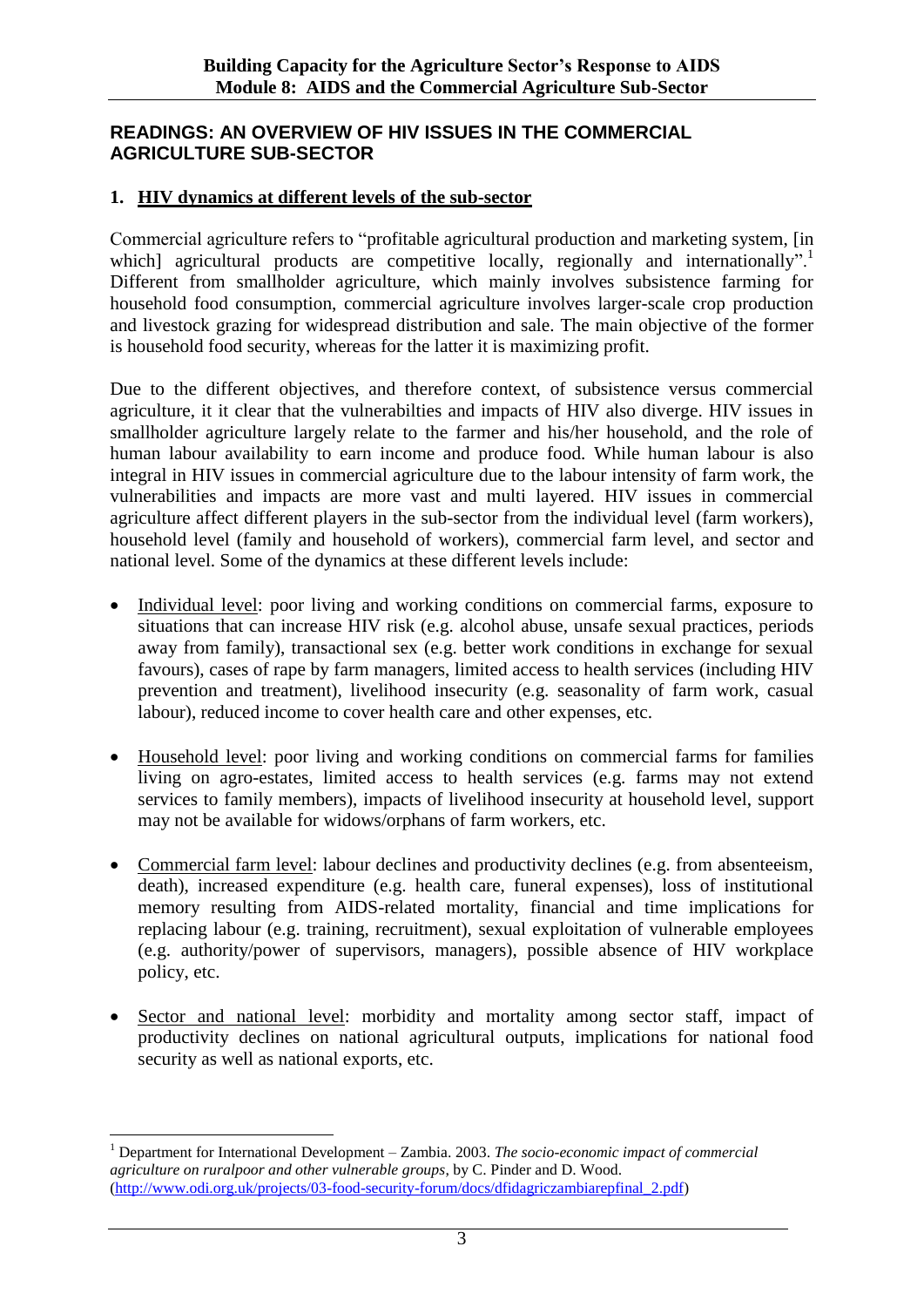#### **2. HIV vulnerabilities in the commercial agriculture sub-sector**

The commercial agriculture sub-sector is vulnerable to HIV due to its high dependence on human labour. The sub-sector's vulnerability to the epidemic thus stems largely from vulnerabilities faced by workers employed in commercial agriculture. Research has shown that vulnerability of workers in commercial agriculture is rooted in the nature of work, which tends to be casual employment and largely based on migrant labour. In addition, poor living and working conditions on farms, coupled with limited access to health services and information about HIV increase vulnerability.

#### *2.1 High dependence on casual and migrant labour*

Due to the seasonality of farm work, commercial agriculture relies heavily on temporary and seasonal workers in order to fill labour gaps during peak periods. These labour deficits are often filled by migrant workers. There is a large amount of internal and cross-border migration of workers in commercial agriculture and the sub-sector tends to employ many undocumented migrant farm workers. In the South African Development Community (SADC) region, for example, the sub-sector relies heavily on migrant labour due to the seasonal nature of agriculture and because it is cheaper<sup>2</sup>. In South Africa, a large number of commercial farms were found to depend heavily on cross-border migrants to meet seasonal and temporary labour needs<sup>3</sup>. Due to unstable employment in this sub-sector, casual labourers are forced to continually migrate in search of work.

Loneliness and anonymity from being away from families and social networks, coupled with social exclusion, which is typical among migrant communities, can increase the likelihood of workers engaging in risky sexual practices. These factors contribute to increased vulnerability to HIV. In a study of several commercial farms on the South Africa-Mozambique border, migrant workers were found to have multiple and concurrent sexual partners and low condom use  $-63$  percent of workers reported never using condoms when engaging in casual sex<sup>4</sup>.

#### *2.2 Poor living and working conditions on commercial farms*

Poor living and working conditions on commercial farms may increase vulnerability to HIV. Living quarters for low cadre employees are characterized by poor sanitation and overcrowding. Compounds in which labourers are housed lack recreational activities except for "beer halls". Accordingly, hazardous recreational practices such as alcohol abuse and unsafe sexual practices prevail and heighten vulnerability to HIV.

Research has shown that transactional sex is common on and near commercial farms<sup>5</sup>. Partly due to unequal income-earning opportunities for men and women, the latter may resort to transactional sex out of necessity – for their subsistence and to support their children. Farm

[\(http://www.queensu.ca/samp/sampresources/samppublications/policyseries/policy16.htm\)](http://www.queensu.ca/samp/sampresources/samppublications/policyseries/policy16.htm); IOM. 2003. Mobile populations and HIV/AIDS in the Southern African Region – recommendations for action: desk review and bibliography on HIV/AIDS and mobile populations. Pretoria, South Africa.

<sup>&</sup>lt;sup>2</sup> IOM. 2007. Regional guidelines on HIV and AIDS for the commercial agriculture sector in the SADC region. <sup>3</sup> Crush, J., ed. 2000. *Borderline farming: foreign migrants in South African commercial agriculture*. Southern African migration project, migration policy series no. 16.

[<sup>\(</sup>http://www.queensu.ca/samp/sampresources/migrationdocuments/documents/2003/unaids.pdf\)](http://www.queensu.ca/samp/sampresources/migrationdocuments/documents/2003/unaids.pdf)  $4$  Ibid.

<sup>5</sup> IOM, 2003.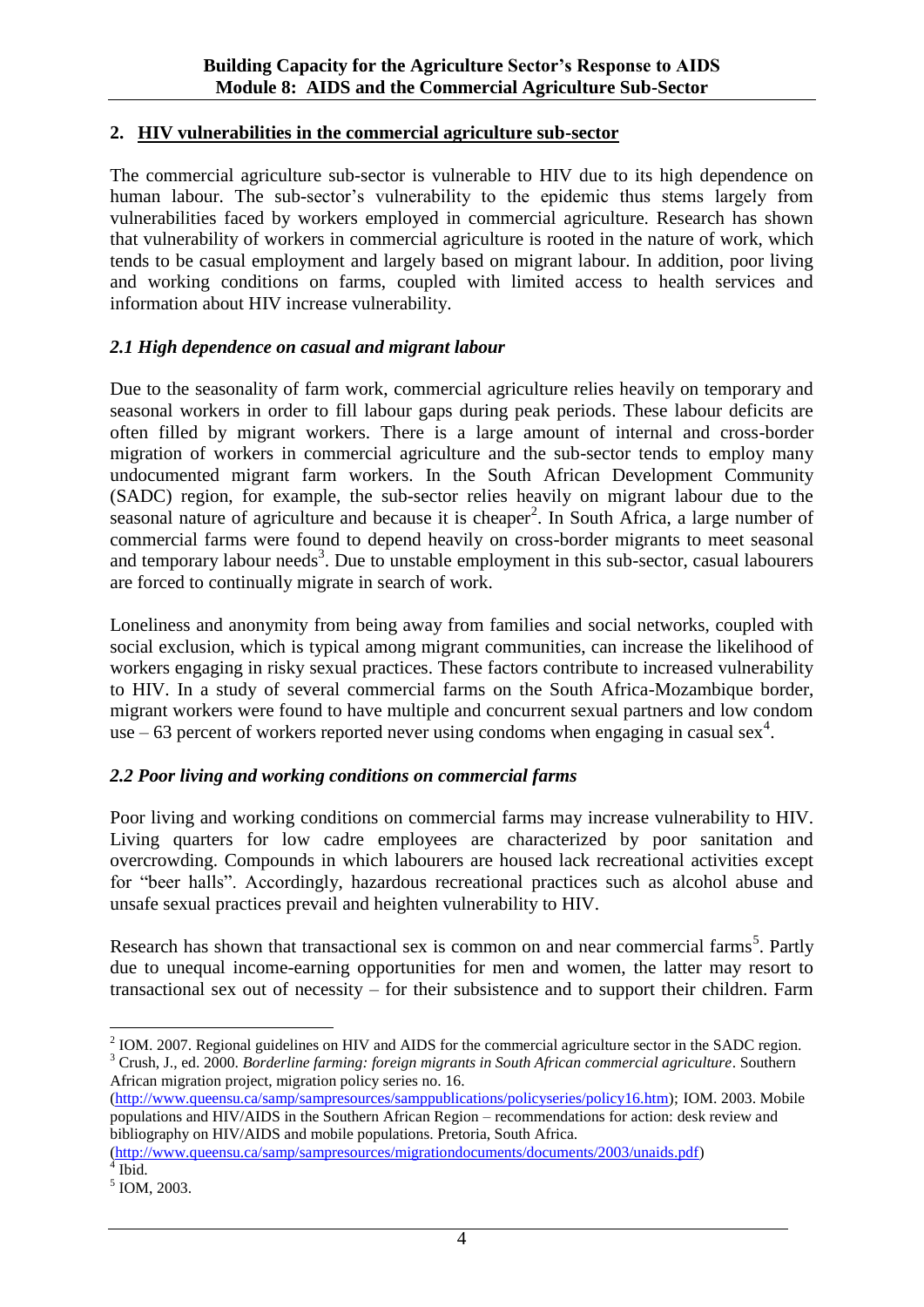owners may also take advantage of this vulnerable position of women by offering better wages and more favourable working hours and duties in exchange for sex. The high prevalence of commercial sex increases vulnerability to HIV, in particular for women.

At the same time, farm owners may be more inclined to employ casual and migrant workers as they are less expensive than permanent or local workers. Many temporary and casual workers are not entitled to sick leave or benefits. In order to avoid losing income or risk losing their job these workers may not seek medical care, including HIV testing and treatment. This is compounded by low wages, which may not permit workers to access such services.

Unavailability and inaccessibility to healthcare and other services is a key aspect of the poor working conditions prevalent on many commercial farms. This affects AIDS morbidity and mortality, as well as the overall health status of workers. First of all, many farms do not have health services, let alone HIV programmes or services. In a study carried out in Swaziland, it was found that less than 26 percent of farms provide healthcare to their employees<sup>6</sup>. While larger farms would be more likely to provide such services, they generally only afford these services to permanent workers, who are often the minority. Most temporary workers do not benefit from these programmes. On the other hand, accessing health services off the farm is challenging due to workers' mobility (thus interrupting continued access), irregular work hours, long distances required to reach services and lack of resources to pay for services. Stigma is another important factor as workers may not get tested for HIV or seek care for fear of losing their job or being stigmatized. Foreign migrant workers may also be cautious about accessing services due to their precarious legal status.

#### *2.3 Socio-economic and gender dimensions of vulnerability on commercial farms*

One of the key dimensions of gender inequality among agro-estate employees is the disparity between incomes of men and women. Women generally earn less than male employees and in particular higher-ranking positions with more authority are often held by men. Women may also face greater job insecurity on commercial farms. These factors can lead to increased vulnerability as women may engage in risky sexual behaviour (e.g. transaction or commercial sex) in order to earn extra income to make ends meat. Women may also be sexually exploited or coerced into giving sexual favours in order to secure employment or to get better wages and employment conditions.

There tends to be a high prevalence of commercial centres near commercial farms, which are an important element of social life for people working in the sub-sector. These centres, however, are characterised by high levels of commercial sex. This increases women's vulnerability to HIV as they may engage in commercial sex for livelihood survival. Commercial sex may, however, also be common among young men. For example, a study in Kenya found that in the floriculture belt in the Rift Valley Province, young men were in high demand to meet the sexual needs of single women employed in the flower farms<sup>7</sup>.

<sup>6</sup> Muwanga, F.T. 2002. Impact of HIV/AIDS on agriculture and the private sector in Swaziland: The demographic, social and economic impact on subsistence agriculture, commercial agriculture, Ministry of Agriculture and co-operatives and business. Swaziland, TAT Health Services. [\(http://www.sarpn.org.za/documents/d0000127/muwanga2.pdf\)](http://www.sarpn.org.za/documents/d0000127/muwanga2.pdf)

<sup>&</sup>lt;sup>7</sup> Rugalema, G., Weigang, S. and Mbwika, J. 1999. HIV/AIDS and the commercial agricultural sector of Kenya: impact, vulnerability, susceptibility and coping strategies. Rome, FAO. [\(ftp://ftp.fao.org/sd/sdr/sdre/hivken.pdf\)](ftp://ftp.fao.org/sd/sdr/sdre/hivken.pdf)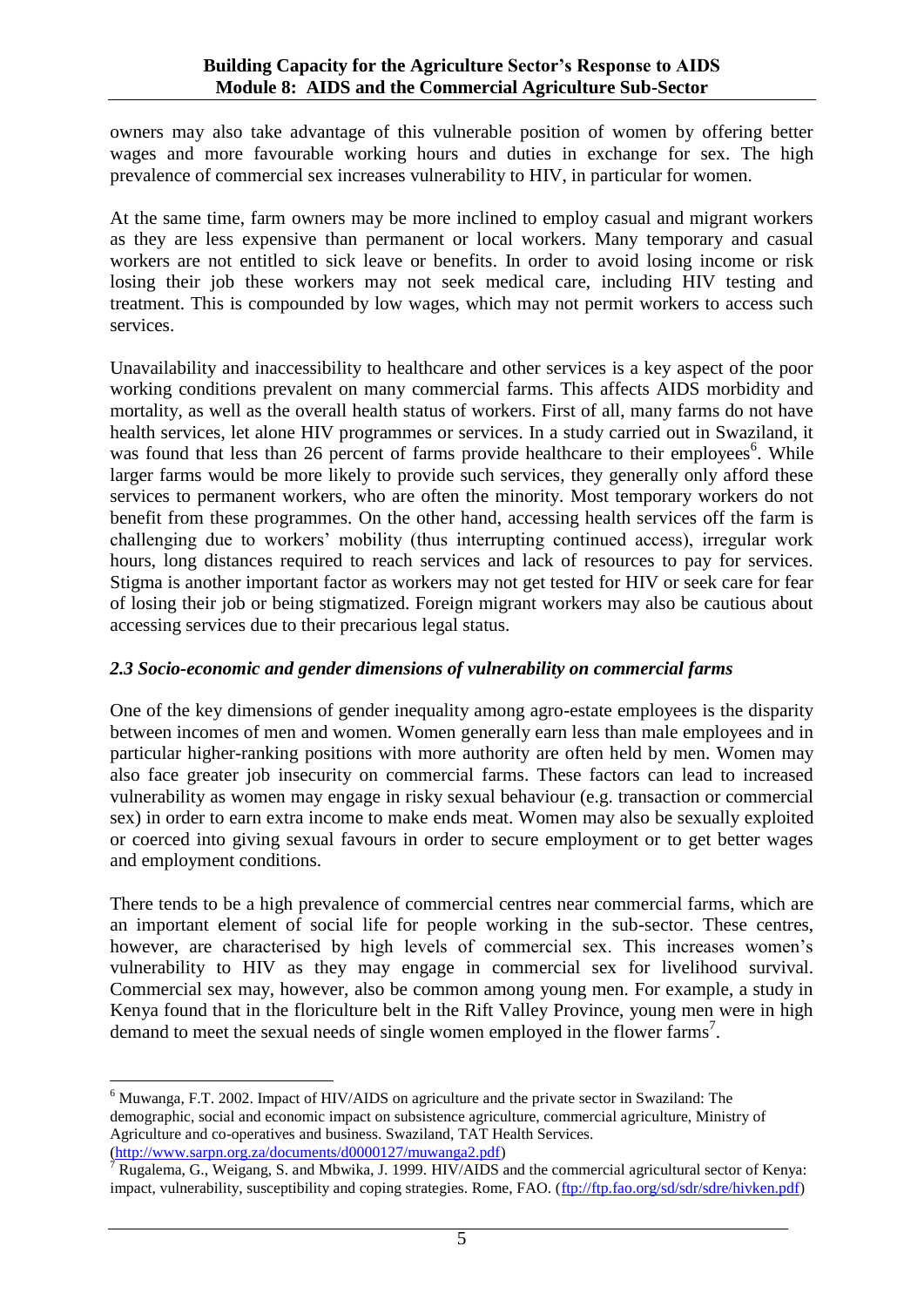#### *2.4 Lack of knowledge and misperceptions about HIV*

Despite relatively high awareness about HIV in southern Africa, knowledge among farm workers remains rather low. Studies indicate that women on some farms have less knowledge than men<sup>8</sup>. This is largely due to lack of access to HIV information and misconceptions about the epidemic. High illiteracy among farm workers and frequent mobility mean that workers may not benefit from HIV education materials or information campaigns. Lack of knowledge about HIV contributes to high-risk sexual behaviour among workers, which leads to increased vulnerability to HIV.

Compounding limited information about HIV is misperceptions about the epidemic and lack of acceptance by both labourers and farm owners that AIDS is a true threat to the sub-sector. Lack of acceptance can lead to non-action, and thus not taking appropriate measures to prevent further spread or mitigate its impacts, which makes the sub-sector more vulnerable. The International Organization for Migration  $(IOM)^9$  found that few workers recognized AIDS as a potential cause of death on the farms and therefore they may be less inclined to engage in risk-averse sexual behaviour. In another study, it was found that while many employees are aware that AIDS exists, they discount associated risks $^{10}$ .

#### **3. Impacts of the epidemic on the sub-sector**

The commercial agriculture sub-sector is highly dependent on human labour, yet this is undermined by morbidity and mortality associated with HIV. Morbidity and mortality effects of HIV, however, are not systematically documented on many commercial farms and existing data may only capture the situation of permanent workers who have been tested. Temporary workers may be more vulnerable to HIV due to their high mobility, yet may not be included in the numbers, thus making it difficult to fully measure the scope of the problem. Anecdotal evidence and case studies, however, indicate that HIV morbidity and mortality are affecting the commercial agriculture sub-sector. Research in Kenya found that AIDS cases on some agro-estates surveyed represented 10-25 percent of the total workforce<sup>11</sup>, whereas an agroestate interviewed in Swaziland experienced an increase in employee deaths in the five years preceding the study, over half of which were attributable to  $AIDS<sup>12</sup>$ . Figure one gives a schematic overview of the main impacts of HIV and AIDS on commercial agriculture.

<sup>8</sup> IOM, 2003.

<sup>&</sup>lt;sup>9</sup> Ibid.

 $10$  Rugalema, G., Weigang, S. & Mbwika, J. 1999. HIV/AIDS and the commercial agricultural sector of Kenya: impact, vulnerability, susceptibility and coping strategies. Rome, FAO. [\(ftp://ftp.fao.org/sd/sdr/sdre/hivken.pdf\)](ftp://ftp.fao.org/sd/sdr/sdre/hivken.pdf)  $11$  Ibid.

<sup>12</sup> Muwanga, 2002.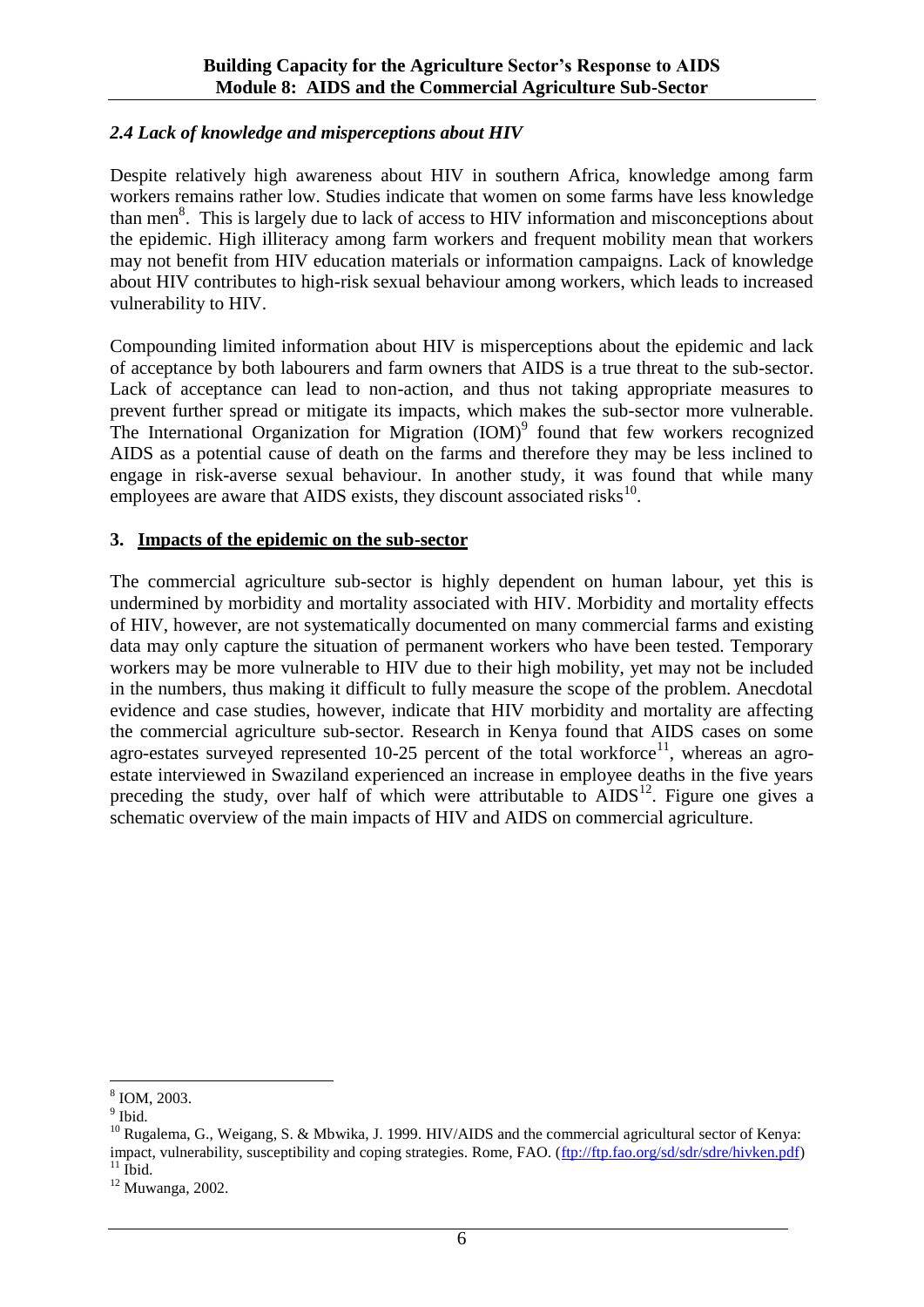

**Figure 1. Impacts of HIV and AIDS on commercial farms**



#### *3.1 Impact on workers in commercial agriculture*

Farm workers are largely impacted by HIV in terms of increased expenditure and reduced income. Since many commercial farm workers are casual labourers and therefore do not receive benefits and healthcare from the farms, they bear the burden of these costs themselves. Workers face the cost of medical care, transport to clinics and antiretroviral treatment both for themselves and for family members. Some workers also participate in welfare association funds, which are designed to support a bereaved family. As the number of deaths increases in the face of AIDS, the amount of money to be paid into these funds also increases and thus becomes a bigger expense for workers.

Farmers may also experience reduced income when they cannot work due to health reasons – either because they are sick or to visit clinics, which are generally, only open during working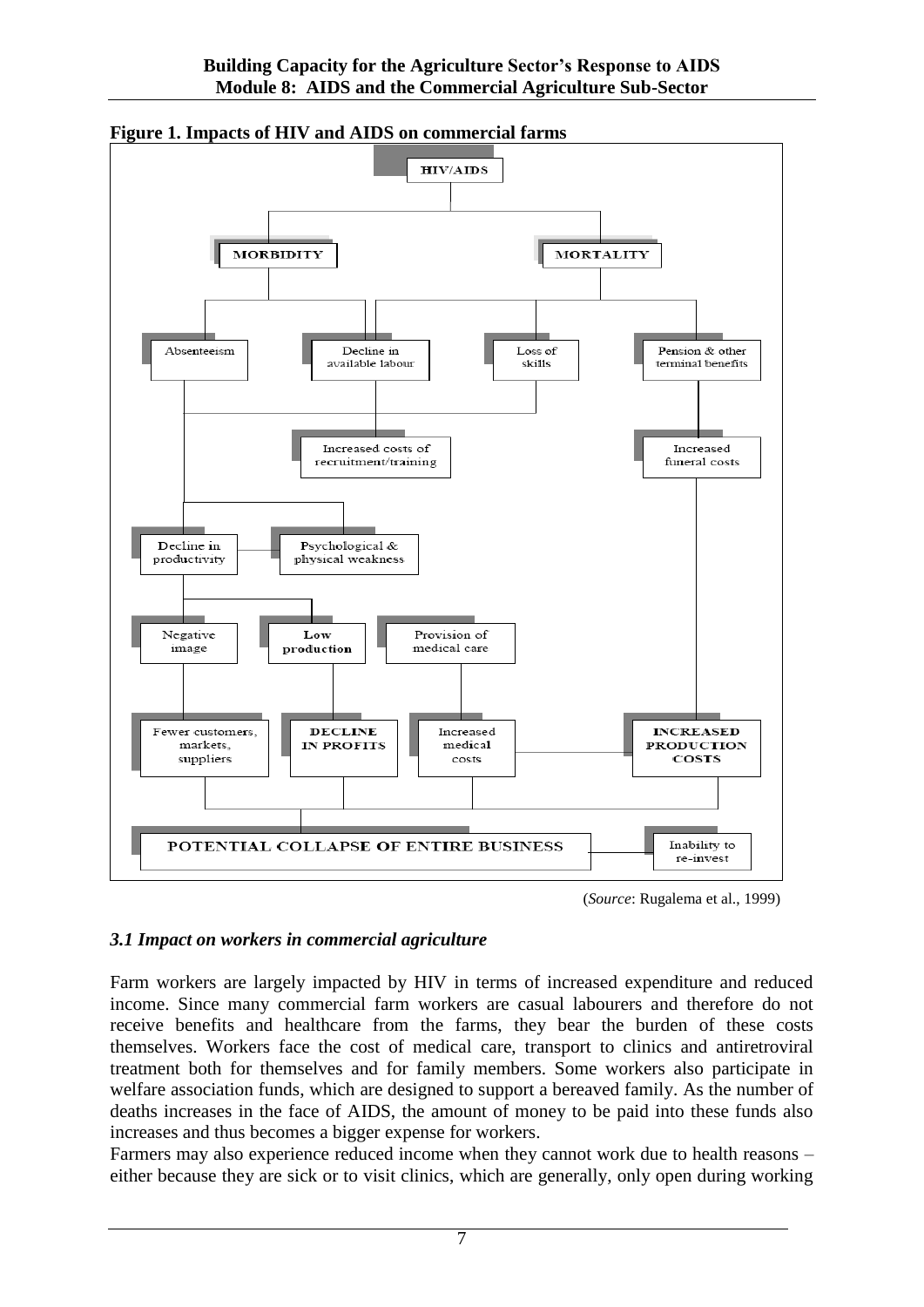hours. Time may also be taken off to attend funerals. When a farm worker falls ill they also risk losing their job and thus a longer-term loss of income. AIDS-related mortality can also mean a permanent loss of income for affected households.

#### *3.2 Impact on the bottom line*

#### Reduced productivity

AIDS-related morbidity and mortality affect productivity in the commercial agriculture subsector as a result of lost labour and reduced performance. During a study in Kenya, one of the farms interviewed attributed its failure to meet production targets to AIDS morbidity<sup>13</sup>. Among 25 farms surveyed in Swaziland, more than half reported AIDS to be the leading factor affecting production<sup>14</sup>. Productivity is essential for commercial farming as it determines farm output and profitability. Productivity is however undermined by lost labour time as well as reduced level of productivity. In sub-Saharan Africa, crop yields have declined significantly, partly due to  $AIDS<sup>15</sup>$ .

Production-threatening labour losses (temporary or permanent) arise when a person can no longer work, either due to illness or death. Absenteeism may also result from workers taking time off to seek healthcare and to attend funerals, and as a result of medical retirement. One of the farms interviewed during the study in Kenya found that 75 percent of lost labour time due to illness could be attributed to  $\text{AIDS}^{16}$ . Another dynamic of labour losses relates to the competition for labour between commercial and subsistence farming. AIDS-related labour shortages on household farms, or the need to care for family members that have fallen ill, may take away labour from the commercial farming sub-sector.

Illness compromises productivity by reducing on-the-job performance, as a result of physical, physiological and psychological factors associated with HIV. A study carried out on a large commercial farm in Zambia found that average reduction in on the job performance, associated with HIV, was 27 percent in workers in their last year of service<sup>17</sup>. HIV also impacts the quality of the labour force and hence that of commercial agricultural outputs. HIV morbidity and mortality leads to the loss of valuable agricultural skills and experience in the commercial agriculture sub-sector, in particular when workers have obtained specialized skills. This loss of institutional memory can have implications on productivity.

Some of the effects of HIV on commercial farm operations are outlined in a brief commissioned by the University of Natal $1^8$ :

- Difficulty in planning work;
- Difficulty in meeting agrarian deadlines;

 $\overline{a}$  $13$  Rugalema et al, 1999.

<sup>&</sup>lt;sup>14</sup> Muwanga, 2002.

<sup>15</sup> OCHA, 2004, cited in IOM, 2007.

<sup>&</sup>lt;sup>16</sup> Rugalema et al., 1999.

<sup>&</sup>lt;sup>17</sup> Centre for International Health and Development. 2006. HIV/AIDS in the commercial agriculture sector in Zambia: Impact and responses. Boston, USA, Boston University. [\(http://www.bu.edu/av/iaen/research-library-](http://www.bu.edu/av/iaen/research-library-1/Rosen%20HIV%20and%20Zambia%20commercial%20agriculture.pdf)[1/Rosen%20HIV%20and%20Zambia%20commercial%20agriculture.pdf\)](http://www.bu.edu/av/iaen/research-library-1/Rosen%20HIV%20and%20Zambia%20commercial%20agriculture.pdf)

 $18$  Pary, S. AIDS BRIEF for sectoral planners and managers – Commercial agriculture sector. Durban, South Africa, University of Natal. [\(www.heard.org.za/.../aids-brief-for-sectoral-planners-and-managers-commercial](http://www.heard.org.za/.../aids-brief-for-sectoral-planners-and-managers-commercial-agriculture-sector.pdf)[agriculture-sector.pdf\)](http://www.heard.org.za/.../aids-brief-for-sectoral-planners-and-managers-commercial-agriculture-sector.pdf)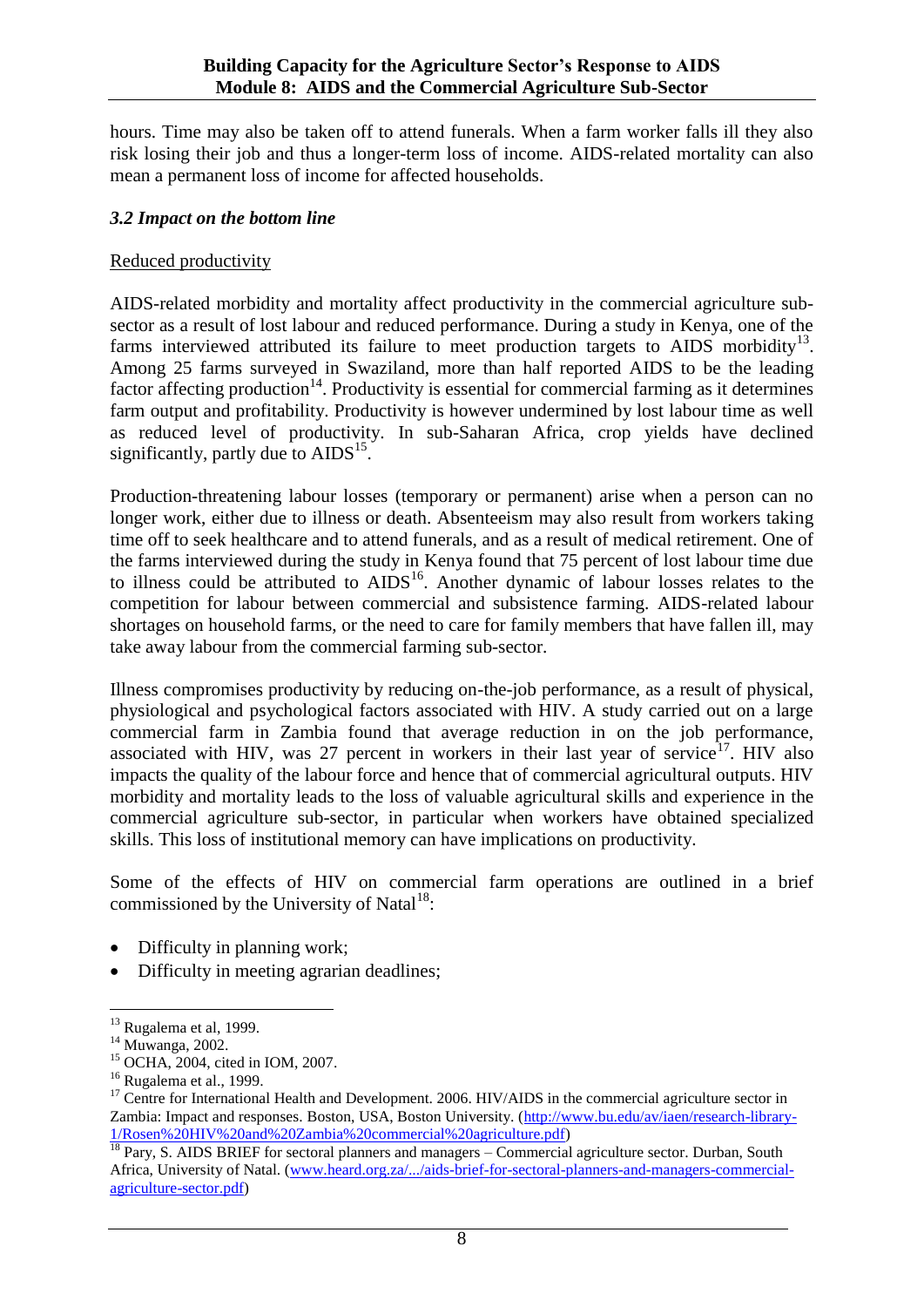- Skills poaching as skilled labour becomes scarcer;
- Increased absenteeism, death and associated costs;
- Increased recruitment and training costs:
- Need to employ additional staff with additional costs;
- Younger less experienced workers who may make expensive mistakes;
- Loss of operations and location-specific knowledge;
- Loss of motivation and team continuity;
- Poor morale:
- Increased demands for additional credit, transport, "light" duties;
- Strained employer/employee relationships.

#### Increased expenditure

The expenditure costs of HIV morbidity and mortality to commercial farms are dependent on a number of factors, including the size of a company, whether the workers are permanent or temporary and the job level and skills of workers employed by the company. Also the costs incurred by a farm will be felt in different time periods (see Figure two).





<sup>(</sup>*Source*: Center for International Health and Development, 2006)

Larger commercial farms that employ permanent workers are likely to incur a greater cost in terms of payouts in employee benefits, such as health coverage and funeral costs. A study in Kenya, for example, found that prolonged AIDS-related morbidity and mortality in the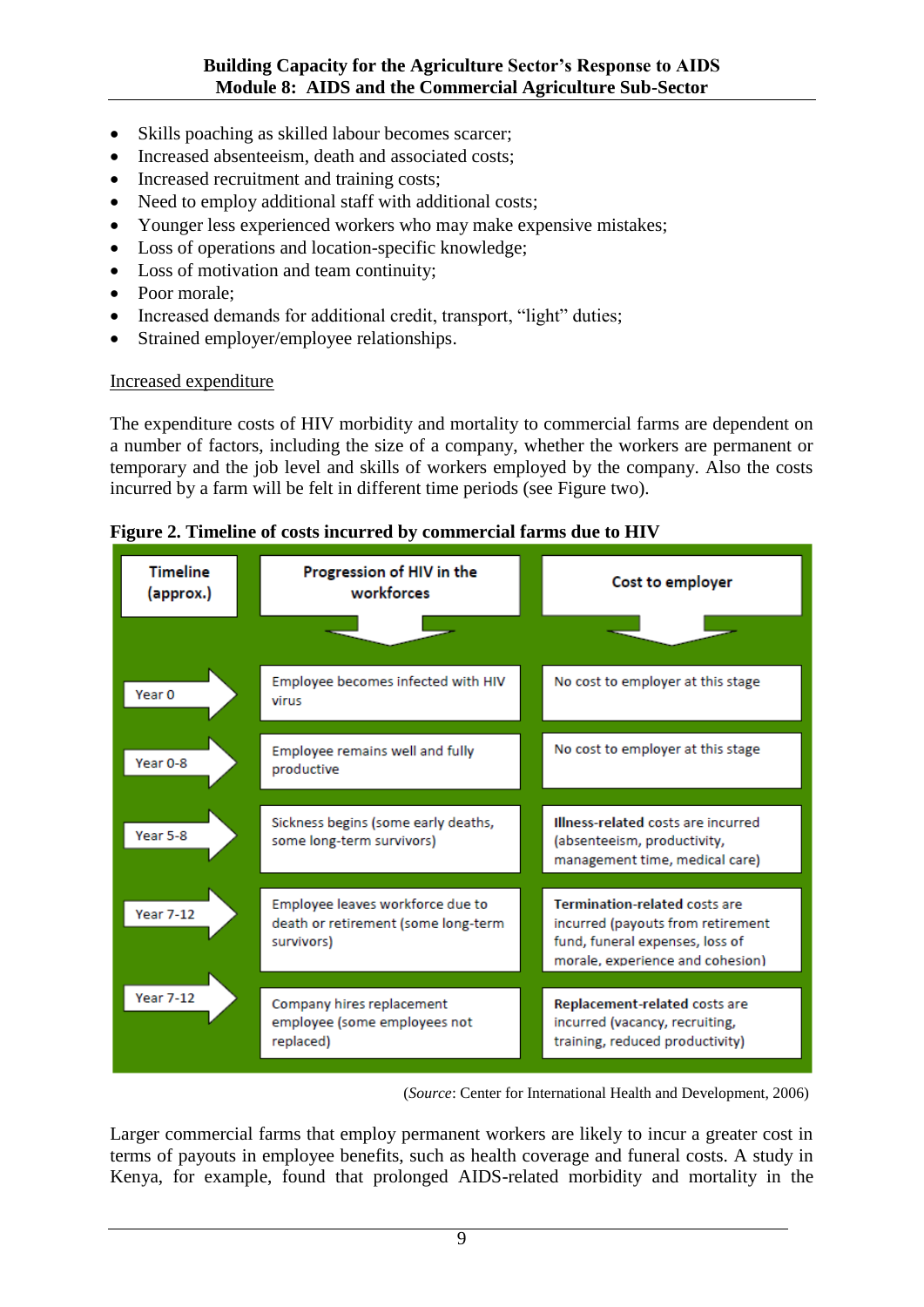workforce was forcing commercial farms to allocate additional resources for medical care and funerals<sup>19</sup>. Farms in Swaziland attributed increased costs of production to rising healthcare costs largely associated with HIV, in addition to funeral costs and early retirement on medical grounds<sup>20</sup>. The same study found that on one of the commercial farms interviewed, operational costs increased seven-fold over a four-year period, largely attributable to HIV.

On the other hand, however, it must be noted that farms that do not offer healthcare would incur costs in terms of reduced labour availability and compromised productivity. For example, workers that are on antiretroviral therapy (ART) and receive healthcare will likely remain healthy and productive for a longer time and therefore farms that support such provisions will be less likely to encounter negative impacts on productivity. Thus, the cost of HIV to commercial farms is not only in terms of expenditure (direct costs) but also stems from the cost of lost productivity (indirect costs).

Commercial farms also face costs in order to replace workers that can no longer work. The associated costs include both sourcing substitute labour and training workers. The level of training costs incurred may be affected by the position being replaced as higher skilled jobs would require more specialized training.

#### **4. Commercial agriculture's response to the epidemic**

#### *4.1 Coping strategies of commercial farms*

Commercial farms can employ a range of strategies to cope with the impacts of HIV. Strategies might focus on mitigating cost-related impacts of the epidemic or on HIV prevention<sup>21</sup>, as to contain future costs associated with the epidemic. Some coping strategies employed by farms to save on costs include<sup>22</sup>, for example, early retirement on medical grounds in order to save costs for the company, but also to provide the employ with necessary financial resources and time to plan for the future. Some agro-estates may also hold funerals of employees who have passed away on weekends instead of weekdays as to save on costs and to minimize absenteeism.

Some of the coping strategies employed by commercial farms, however, may have negative implications for employees. For example, an agro-estate in Kenya makes employees pay for medical expenses of their dependents. While this saves the company money, it increases the financial burden for households. Facing financial constraints, household members may engage in behaviours (e.g. commercial sex) that increase their vulnerability to HIV. Some agro-estates have also been known to not offer employment to people with HIV, after having tested them during medical examinations, which is an unethical practice. Finally, some commercial farms may use short-term contracts rather than offering permanent employment in order to avoid having to pay medical expenses. While some farms employ such strategies to save money, they negatively impact employees and their households and may violate human rights and International and national employment guidelines. It is therefore important that national and sector guidelines and laws exist and are applied as to protect the rights of workers.

 $19$  Rugalema et al., 1999.

<sup>20</sup> Muwanga, 2002.

 $^{21}$  HIV prevention initiatives are discussed further in the following section.

 $22$  See: Rugalema et al., 1999.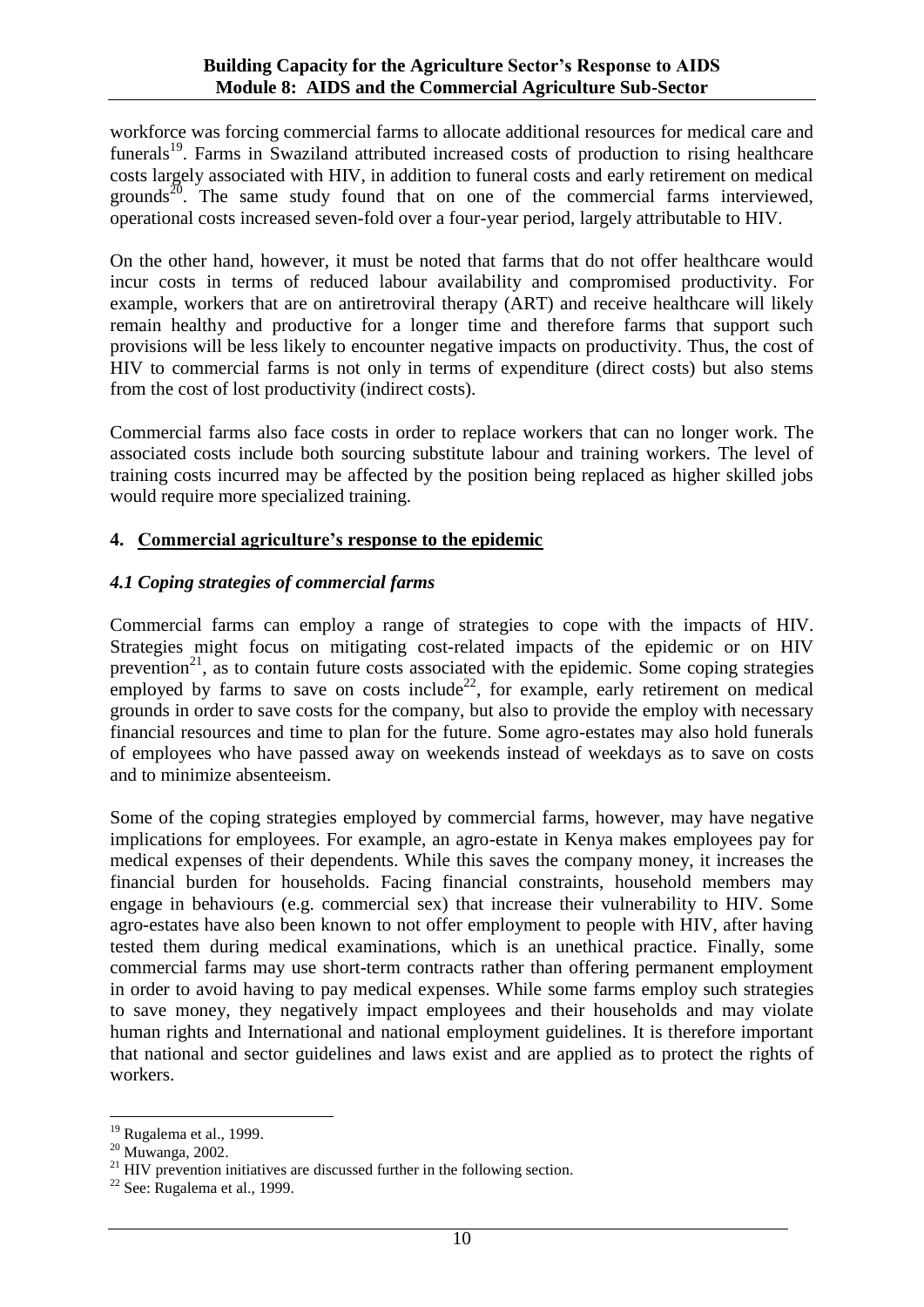#### *4.2 Responses to AIDS in commercial agriculture*

The response of the commercial agriculture sub-sector to AIDS is varied. Some farm owners consider it the responsibility of the government to respond, whereas others were concerned but may lack necessary information and support to respond.

Most documented interventions focus on HIV awareness and education, prevention, as well as voluntary counselling and testing (VCT) services. The majority of interventions are thus aimed at farm workers. Few responses address implementing changes at farm level, such as working and living conditions, service provision, rights of workers and workplace policies. Annex 1 provides information on the International Labour Organizations (ILO) "Code of practice on HIV/AIDS and the world of work", including a checklist for planning and implementing an HIV workplace policy.

HIV workplace and prevention programmes on commercial farms are commonly used to raise awareness among farmers about HIV. HIV education to employees is probably the most common response by small and medium sized commercial farms. Some commercial farms implement health education programmes, while some carry out peer education programmes. For example, some companies in Kenya use puppet shows, drama, choirs and traditional dance groups in order to educate employees about HIV. Commercial farms in both Kenya and Zimbabwe have introduced programmes that use peer education as a way of raising awareness among farmers<sup>23</sup>. Other elements of HIV prevention programmes on farms include initiatives to change sexual behaviour among farm workers, as well as condom distribution. The distribution of male condoms is in fact a rather common prevention measure used by agroestates.

Care and support programmes and services are also made available on some commercial farms. Sexually transmitted infection (STI) control programmes are present on several commercial farms. On-site or mobile counselling and testing services are also available on some farms. Nutritional assistance may also be provided to employees on some farms.

#### **Box 1. Examples of anti-HIV workplace programmes on commercial farms**

#### Hippo Valley Estates Ltd. (Zimbabwe)

Hippo Valley Estates Ltd. – an agro-industrial company that grows and mills sugar cane – has significantly felt the impacts of AIDS. Facing HIV prevalence of nearly 35 percent among workers, the company has taken a holistic approach to HIV by addressing: non-discrimination, employee education, prevention, VCT, and ARV treatment. HIV prevalence among employees has since dropped by nearly half, over a three-year period. Key to the company's strategy is its focus on tackling HIV stigma through peer education, support groups and family health days. (*Source*: GBC, 2009)

#### Brook Bond Kenya Ltd. (Kenya)

Brook Bond – a tea growing and manufacturing company – is responding to the AIDS epidemic from several angles. Key features of the programme include: an HIV/AIDS policy, awareness raising and education, medical care, learning from best practice, condom distribution, VCT and ARV treatment. More than 80 000 people have benefited from the workplace programme, which targets both employees and their families. (*Source*: Kivuitu et al., 2005)

 $\overline{a}$ <sup>23</sup> Rugalema et al., 1999; IOM, 2003.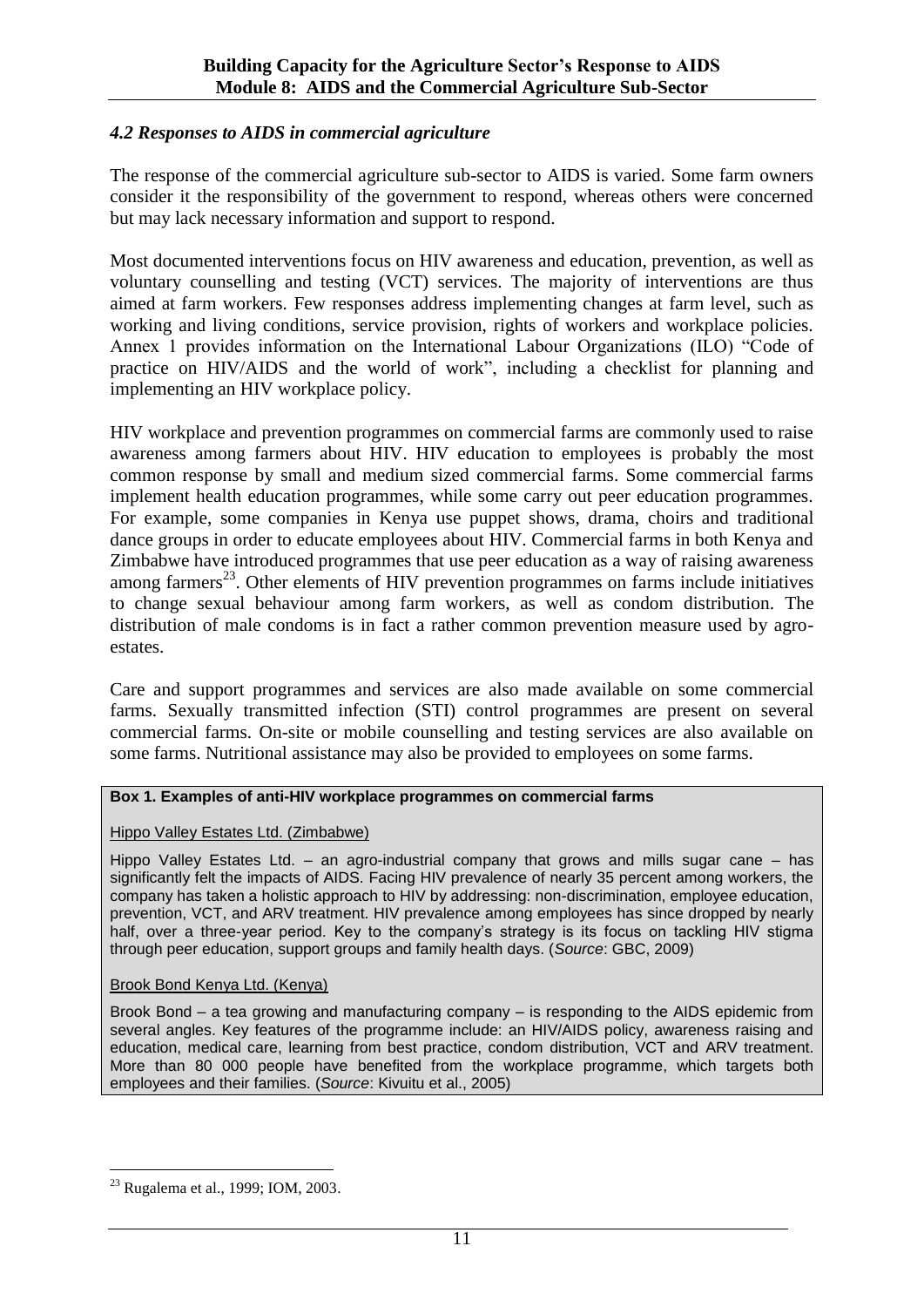#### *4.3 Further areas for intervention*

Less common are interventions directed towards commercial farm owners about HIV vulnerabilities on farms (e.g. faced by farm workers) and within the sub-sector on the whole. These should be enhanced so that owners are better informed and better positioned to respond to and reduce vulnerabilities.

Farm owners should also be supported to enhance living conditions and services on farms. For example they could organize living arrangements that accommodate family members of workers. Also access to medical services (including ART) should be extended to all workers. This is not only a basic right, but would also be beneficial to farm owners as it would extend the productivity of workers.

Farmers' associations and unions should be strengthened as to be in a better position to support the rights of farm workers. At the same time, workers should be encouraged to join such associations and should be made aware of their rights. Farmers' associations would also be well positioned to support the development of workplace HIV policies for commercial  $\mathrm{farms}^{24}$ .

National labour policies that support casual labourers in commercial farming should be strengthened. Such policies should address the precarious situation of many temporary workers whose conditions of employment contribute to their vulnerability to HIV.

 $24$  See Annex 1.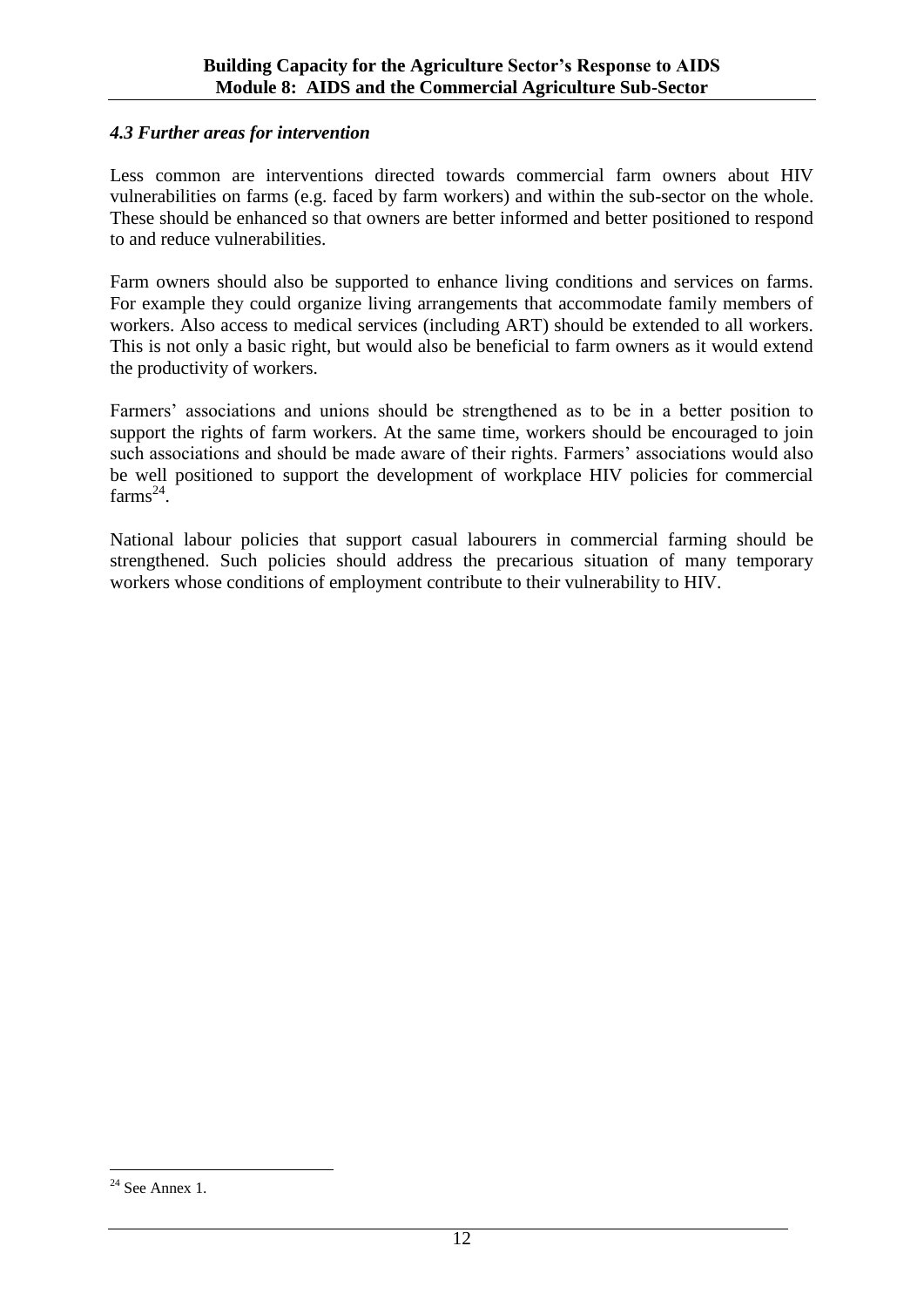# **LEARNING REINFORCEMENT ACTIVITIES**

#### **Activity 1: Incorporating HIV considerations in interventions in commercial agriculture**

- 1. Examine some recent projects/programmes in the commercial agriculture sector of the country where you work:
	- Do the projects/programmes have an AIDS component? If so please describe.
	- Have the projects/programmes been successful in reducing the vulnerability of the sub-sector to HIV or in mitigating its impacts?
	- What are some of the challenges these projects/programmes have faced in addressing HIV vulnerability or impacts?
	- If the projects/programmes do not have an AIDS component, how could they have been designed differently to be AIDS-sensitive?
- 2. Brainstorm a possible intervention that could be implemented in the country where you work to either address the vulnerabilities of the commercial agriculture sub-sector to HIV or to mitigate its impacts:
	- What would be the main objectives and activities of this intervention?
	- How would you evaluate the successful of the intervention? What indicators would you use?
	- What are some of the challenges that may be faced in implementing the intervention?
	- What measures would you take to minimize these challenges?

#### **Activity 2: Addressing vulnerabilities of migrant and casual farm workers employed in commercial agriculture**

- 1. What are the main vulnerabilities faced by migrant and temporary farm workers employed in commercial agriculture in the country where you work?
- 2. Can you identify any policies or programmes that address this group of workers or the vulnerabilities that they face? If so, please describe.
- 3. If not, how can existing policies or programmes be adapted to better address the vulnerabilities of this group of workers?

#### **Activity 3: Assessing gender roles and transactional sex in the commercial agriculture sub-sector**

- 1. What are the different vulnerabilities faced by men and women in commercial agriculture in the country where you work?
	- How does this increase their vulnerability to HIV?
	- What kinds of interventions could be implemented to address vulnerabilities?
- 2. How are men and women in commercial agriculture in the country where you work affected differently by the impacts of HIV?
	- What kinds of interventions could be implemented to mitigate the different impacts of HIV that are faced by men and women in commercial agriculture?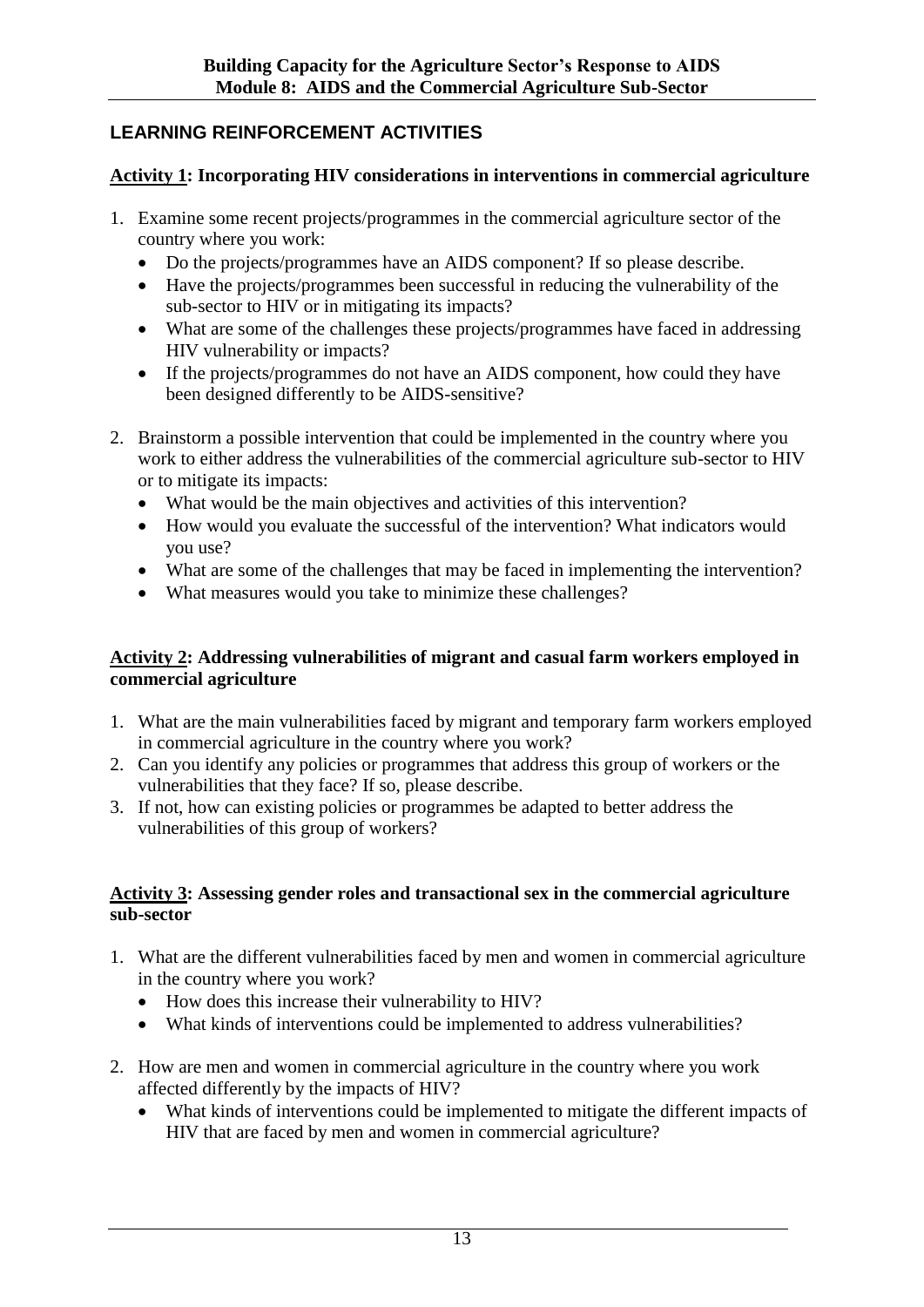#### **Activity 4: Organizing HIV prevention and treatment services for commercial farm workers**

Design an HIV prevention and treatment project/programme for the commercial agriculture sub-sector:

- 1. Identify the partners to be involved in the project from the health and agriculture sectors, as well as NGOs, CBOs, etc.
- 2. How would the project/programme be funded?
- 3. What would be the key elements/activities of this project/programme (e.g. education, service provision, etc.) and who would implement the different components?
- 4. Describe the key concepts/messages that would be communicated in order to reduce risky sexual behaviour? Would the messages be different for men and women? Please describe.
- 5. How would you convey these messages (e.g. peer education, theatre, etc.)
- 6. What kinds of treatment services would be included in this project/programme (e.g. ARTs, nutrition support, etc.)? How would you ensure access to these services?
- 7. How would the results of this project be assessed?

## **Activity 5: Strengthening labour policies to support workers in commercial agriculture**

- 1. What labour policies in the country where you work are applicable to the commercial agriculture sub-sector? Briefly describe them.
- 2. Do they address the situation of migrant or casual agricultural workers? If so, please describe.
	- Are they applied?
	- If not, what elements of the policy could be adapted to address migrant or casual workers?
- 3. Are HIV considerations included in these policies? If so, please describe.
- 4. How do you think such policies would have an impact on AIDS in the sub-sector?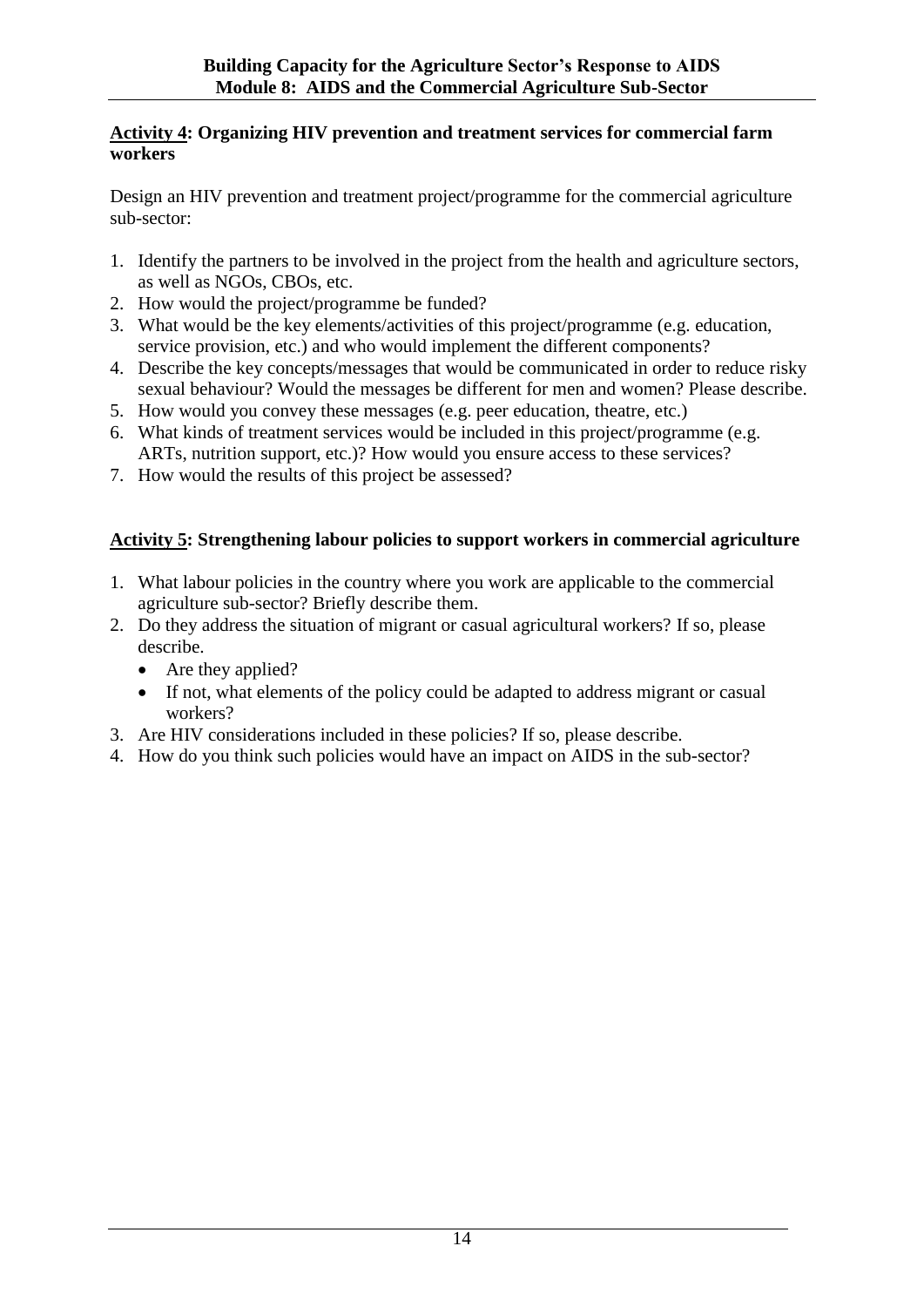#### **SUMMARY REMARKS AND LESSONS LEARNED**

The commercial agriculture sub-sector has not been immune to the effects of AIDS. The impacts on the different components of the sector, as well as the vulnerabilities faced are multifaceted. Commercial farm workers face vulnerabilities stemming from the seasonal and insecure nature of the work, coupled with poor living conditions, limited access to health services and related factors that increased risk of HIV infection and make them susceptible to its impacts. Commercial farms on the other hand are vulnerable due to their high dependence on human labour and thus the subsequent implications of HIV-related morbidity and mortality. These impacts extend to commercial farms' bottom line as they face reduced productivity and profit, as well as an increase in expenses as a result of the epidemic.

In order to protect their workers, some commercial farms have put in place a variety of programmes of which core aspects include:

- Raising awareness about the disease:
- Treatment of opportunistic infections and STIs;
- Provision of voluntary testing and counselling (VCT);
- Provision of anti-retroviral therapy (ART).

In some instances, commercial farms are members of business AIDS coalitions, which serve as a platform for exchanging knowledge, experience and sharing of resources. These responses, however, need to be enhanced and accompanied by AIDS workplace policies and strategies as to protect the rights and wellbeing of workers. This is the responsibility not only for farm owners, but also of the agriculture sector and government.

#### **Lessons learned**

- 1. Due to the high dependence of the commercial agriculture sub-sector on human labour, responses must address the vulnerabilities and impacts faced by its labour force.
- 2. Coping strategies of commercial farms cannot look exclusively at the bottom line, but must also take into consideration the rights and wellbeing of workers.
- 3. Investing in the wellbeing of workers (e.g. prevention and treatment programmes, healthcare, etc.) has positive long-term impacts on the productivity of the workforce. This can help contain future costs of commercial farms stemming from the recruitment and training of replacement labour.
- 4. Collaboration between commercial farms, unions, AIDS associations, government and workers themselves is essential for an effective response to the epidemic in the sub-sector.
- 5. The agriculture sector has an important role to play in terms of reducing vulnerabilities and impacts of the epidemic on the sub-sector and on those working in it.
- 6. Policy and programmes should focus on the comparative advantage of the agriculture sector in general and the commercial agriculture sub-sector in particular.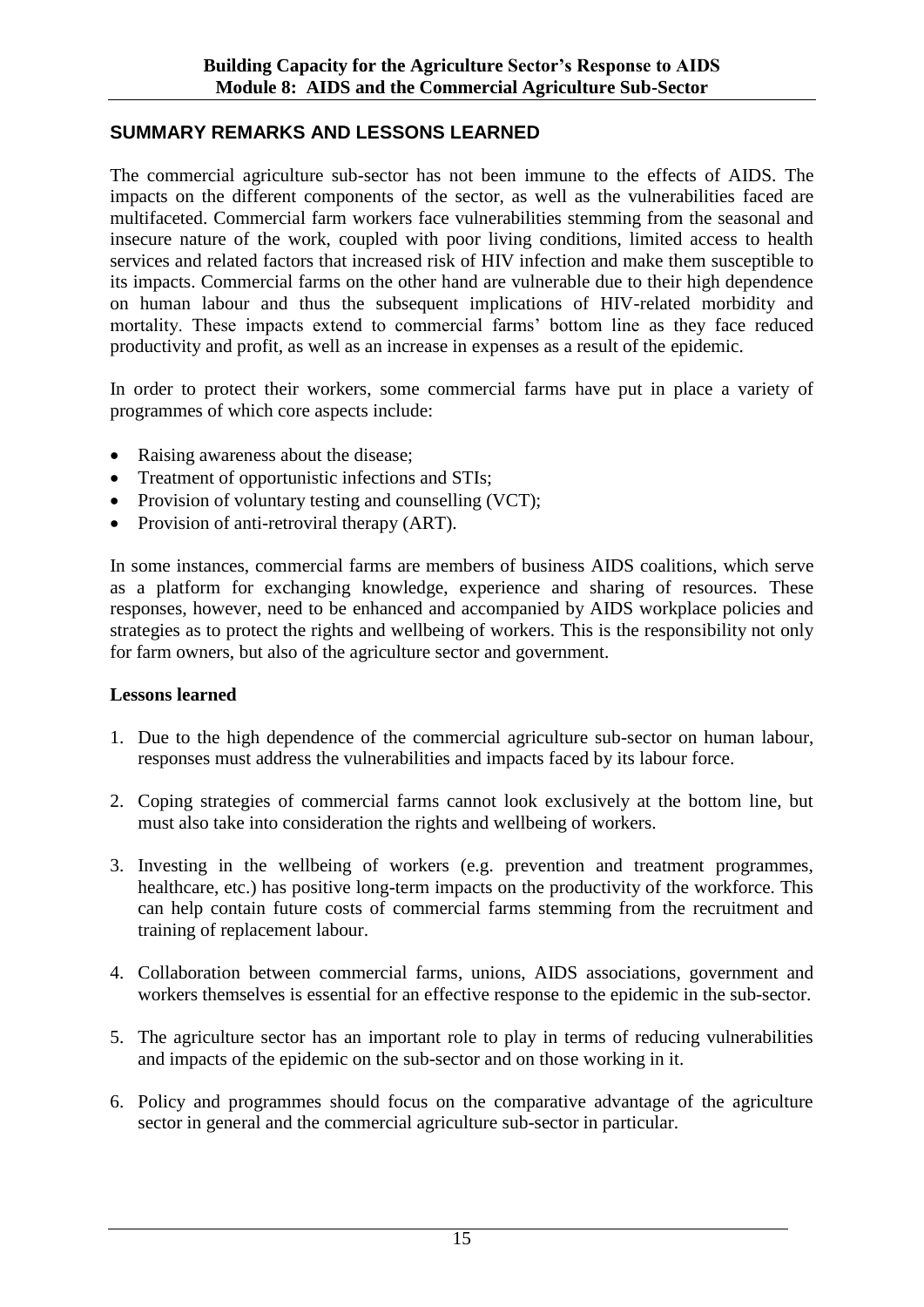# **ACRONYMS AND ABBREVIATIONS**

| Acquired immunodeficiency syndrome                      |
|---------------------------------------------------------|
| Antiretroviral therapy                                  |
| Antiretroviral (medicine)                               |
| Food and Agriculture Organization of the United Nations |
| Gross domestic product                                  |
| Human immunodeficiency virus                            |
| <b>International Labour Organization</b>                |
| International Organization for Migration                |
| South African Development Community                     |
| Sexually transmitted infection                          |
| Voluntary counselling and testing                       |
|                                                         |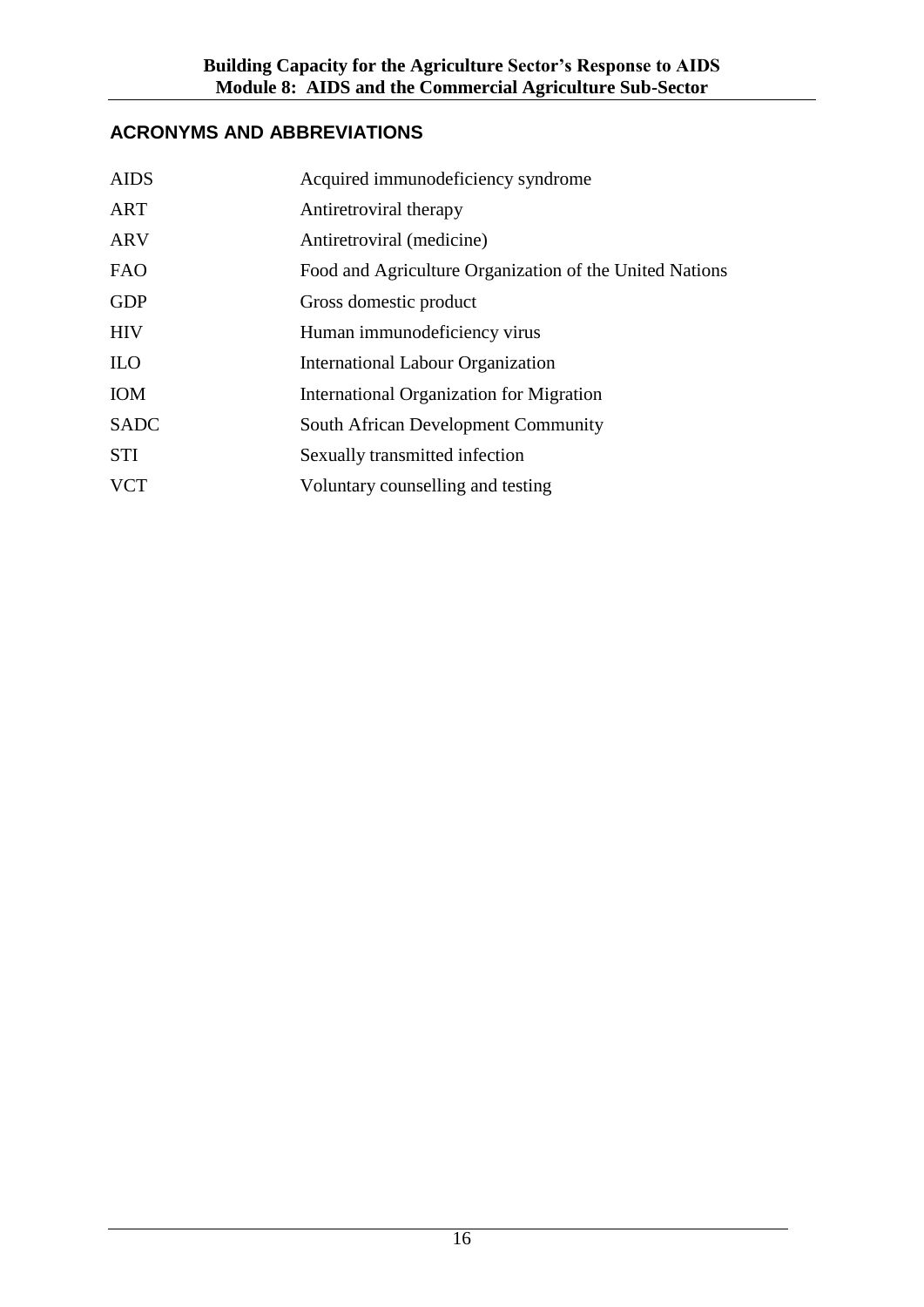### **REFERENCES AND FURTHER READING**

Centre for International Health and Development. 2006. HIV/AIDS in the commercial agriculture sector in Zambia: Impact and responses. Boston, USA, Boston University. [\(http://www.bu.edu/av/iaen/research-library-](http://www.bu.edu/av/iaen/research-library-1/Rosen%20HIV%20and%20Zambia%20commercial%20agriculture.pdf)[1/Rosen%20HIV%20and%20Zambia%20commercial%20agriculture.pdf\)](http://www.bu.edu/av/iaen/research-library-1/Rosen%20HIV%20and%20Zambia%20commercial%20agriculture.pdf)

Crush, J., ed. 2000. *Borderline farming: foreign migrants in South African commercial agriculture*. Southern African migration project, migration policy series no. 16. [\(http://www.queensu.ca/samp/sampresources/samppublications/policyseries/policy16.htm\)](http://www.queensu.ca/samp/sampresources/samppublications/policyseries/policy16.htm)

Department for International Development – Zambia. 2003. *The socio-economic impact of commercial agriculture on ruralpoor and other vulnerable groups*, by C. Pinder and D. Wood. [\(http://www.odi.org.uk/projects/03-food-security](http://www.odi.org.uk/projects/03-food-security-forum/docs/dfidagriczambiarepfinal_2.pdf)[forum/docs/dfidagriczambiarepfinal\\_2.pdf\)](http://www.odi.org.uk/projects/03-food-security-forum/docs/dfidagriczambiarepfinal_2.pdf)

GBC. 2009. Workplace award commended (2009): Hippo Valley Estates. [\(http://www.gbcimpact.org/itcs\\_node/0/0/award/1942\)](http://www.gbcimpact.org/itcs_node/0/0/award/1942)

Hurst, P., Termine, P. and Karl, M. 2007. Agricultural workers and their contribution to sustainable agriculture and rural development. Geneva, FAO/ILO/IUF.  $(ftp://ftp.fao.org/docrep/fao/008/af164e/af164e00.pdf)$ 

Ingelozi Management Solutions. 2008. HIV/AIDS in the South African agricultural sector: towards the development of a long term intervention – Research Report. Pretoria, South Africa. [\(http://www.commark.org/files/publications/AgriAIDS\\_research\\_report.pdf\)](http://www.commark.org/files/publications/AgriAIDS_research_report.pdf)

IOM Regional Office for Southern Africa. 2004. HIV/AIDS vulnerability among migrant farm workers on the South African – Mozambican border. Pretoria, South Africa, Japan International Cooperation Agency (JICA). [\(http://iom.org.za/site/index.php?option=com\\_docman&task=doc\\_view&gid=51\)](http://iom.org.za/site/index.php?option=com_docman&task=doc_view&gid=51)

ILO. 2001. An ILO code of practice on HIV/AIDS and the world of work. Geneva. [\(http://www.ilo.org/public/english/protection/trav/aids/code/languages/hiv\\_a4\\_e.pdf\)](http://www.ilo.org/public/english/protection/trav/aids/code/languages/hiv_a4_e.pdf)

IOM. 2003. Mobile populations and HIV/AIDS in the southern African Region – recommendations for action: desk review and bibliography on HIV/AIDS and mobile populations. Pretoria, South Africa.

[\(http://www.queensu.ca/samp/sampresources/migrationdocuments/documents/2003/unaids.pd](http://www.queensu.ca/samp/sampresources/migrationdocuments/documents/2003/unaids.pdf) [f\)](http://www.queensu.ca/samp/sampresources/migrationdocuments/documents/2003/unaids.pdf)

IOM. 2007. Regional guidelines on HIV and AIDS for the commercial agriculture sector in the SADC region. [\(http://www.iom.org.za/HIVAIDSPublications.html\)](http://www.iom.org.za/HIVAIDSPublications.html)

Kivuitu, M., Yambayamba, K. & Fox, T. 2005. *How can corporate social responsibility deliver in Africa? Insights from Kenya and Zambia*. Perspectives on Corporate Responsibility for Environment and Development, Number 3. London, IIED. [\(http://www.iied.org/pubs/pdfs/16006IIED.pdf\)](http://www.iied.org/pubs/pdfs/16006IIED.pdf)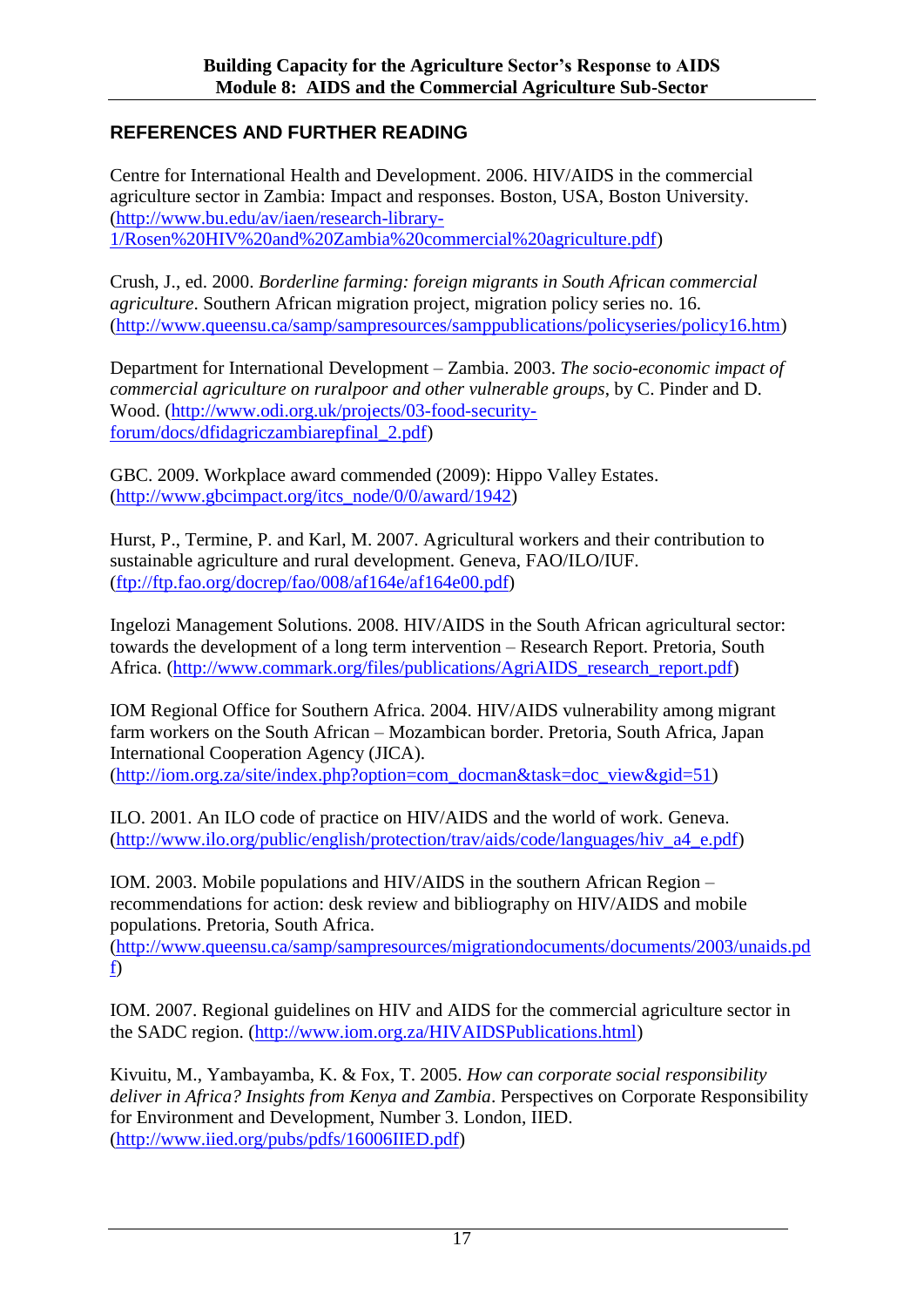Muwanga, F.T. 2002. Impact of HIV/AIDS on agriculture and the private sector in Swaziland: the demographic, social and economic impact on subsistence agriculture, commercial agriculture, Ministry of Agriculture and co-operatives and business. Swaziland, TAT Health Services. [\(http://www.sarpn.org.za/documents/d0000127/muwanga2.pdf\)](http://www.sarpn.org.za/documents/d0000127/muwanga2.pdf)

Pary, S. AIDS BRIEF for sectoral planners and managers – commercial agriculture sector. Durban, South Africa, University of Natal. [\(www.heard.org.za/.../aids-brief-for-sectoral](http://www.heard.org.za/.../aids-brief-for-sectoral-planners-and-managers-commercial-agriculture-sector.pdf)[planners-and-managers-commercial-agriculture-sector.pdf\)](http://www.heard.org.za/.../aids-brief-for-sectoral-planners-and-managers-commercial-agriculture-sector.pdf)

Rugalema, G., Weigang, S. & Mbwika, J. 1999. HIV/AIDS and the commercial agricultural sector of Kenya: impact, vulnerability, susceptibility and coping strategies. Rome, FAO. [\(ftp://ftp.fao.org/sd/sdr/sdre/hivken.pdf\)](ftp://ftp.fao.org/sd/sdr/sdre/hivken.pdf)

South African Human Rights Commission. 2003. Inquiry into human rights violations in farming communities. Johannesburg, South Africa. [\(http://www.info.gov.za/otherdocs/2003/farming/nat.pdf\)](http://www.info.gov.za/otherdocs/2003/farming/nat.pdf)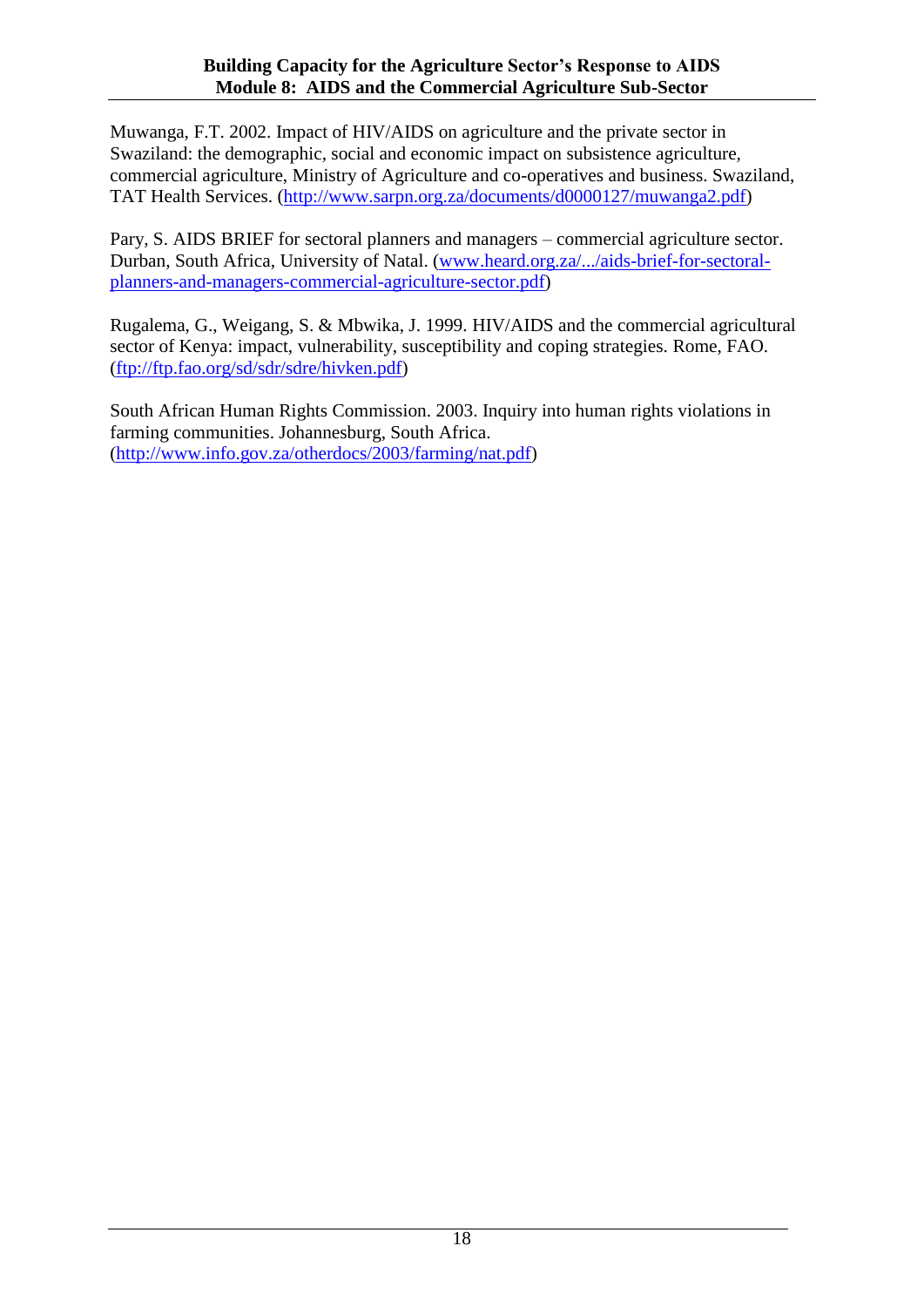#### **ANNEX 1 – HIV workplace policy – guidelines from the "ILO code of practice on HIV/AIDS and the world of work"**<sup>25</sup>

The ILO code of practice contains a set of guidelines to address HIV in the work environment, within the framework of promoting decent work. It concerns all employers and workers in public and private sectors and applies to all types of work, both formal and informal. The rights and responsibilities for addressing HIV issues in work environments are threefold, including those of Governments and their competent authorities, employers and their organizations, as well as workers and their organizations. The following areas of action or covered in the guidelines:

- i) Prevention of HIV;
- ii) Management and mitigation of the impacts of HIV and AIDS on the world of work;
- iii) Care and support for workers infected and affected by HIV;
- iv) Elimination of HIV-related stigma and discrimination.

The key principles of the code of practice include:

- HIV as a workplace issues: treated like any other serious illness/condition; the workplace has a role to play in response to the epidemic.
- Non-discrimination: no discrimination against workers on the basis of real or perceived HIV status.
- Gender equality: recognition of gender dimensions of HIV; importance of gender equality and empowerment of women in preventing the spread of HIV.
- Healthy work environment: a healthy and safe work environment so as to prevent HIV transmission.
- Social dialogue: cooperation and trust between employers, workers, representative bodies, government, with active involvement of workers living with or affected by HIV.
- HIV screening should not be required.

 $\overline{a}$ 

- Confidentiality: of personal information regarding a worker's HIV status
- Continuation of employment relationship: HIV infection is not a cause for termination of employment
- Prevention: prevention strategies can include behaviour change, knowledge, treatment, a non-discriminatory environment.
- Care and support: affordable health services for all workers, including those with HIV

#### **Checklist for developing and putting into action a workplace policy on HIV**

"Employers, workers and their organizations should cooperate in a positive, caring manner to develop a policy on HIV/AIDS that responds to, and balances the needs of, employers and workers. Backed by commitment at the highest level, the policy should offer an example to the community in general of how to manage HIV/AIDS. The core elements of this policy, developed in sections 6–9 of this code include information about HIV/AIDS and how it is transmitted; educational measures to enhance understanding of personal risk and promote enabling strategies; practical prevention measures which encourage and support behavioural change; measures for the care and support of affected workers, whether it is they or a family

 $^{25}$  ILO. 2001. An ILO code of practice on HIV/AIDS and the world of work. Geneva. [\(http://www.ilo.org/public/english/protection/trav/aids/code/languages/hiv\\_a4\\_e.pdf\)](http://www.ilo.org/public/english/protection/trav/aids/code/languages/hiv_a4_e.pdf)